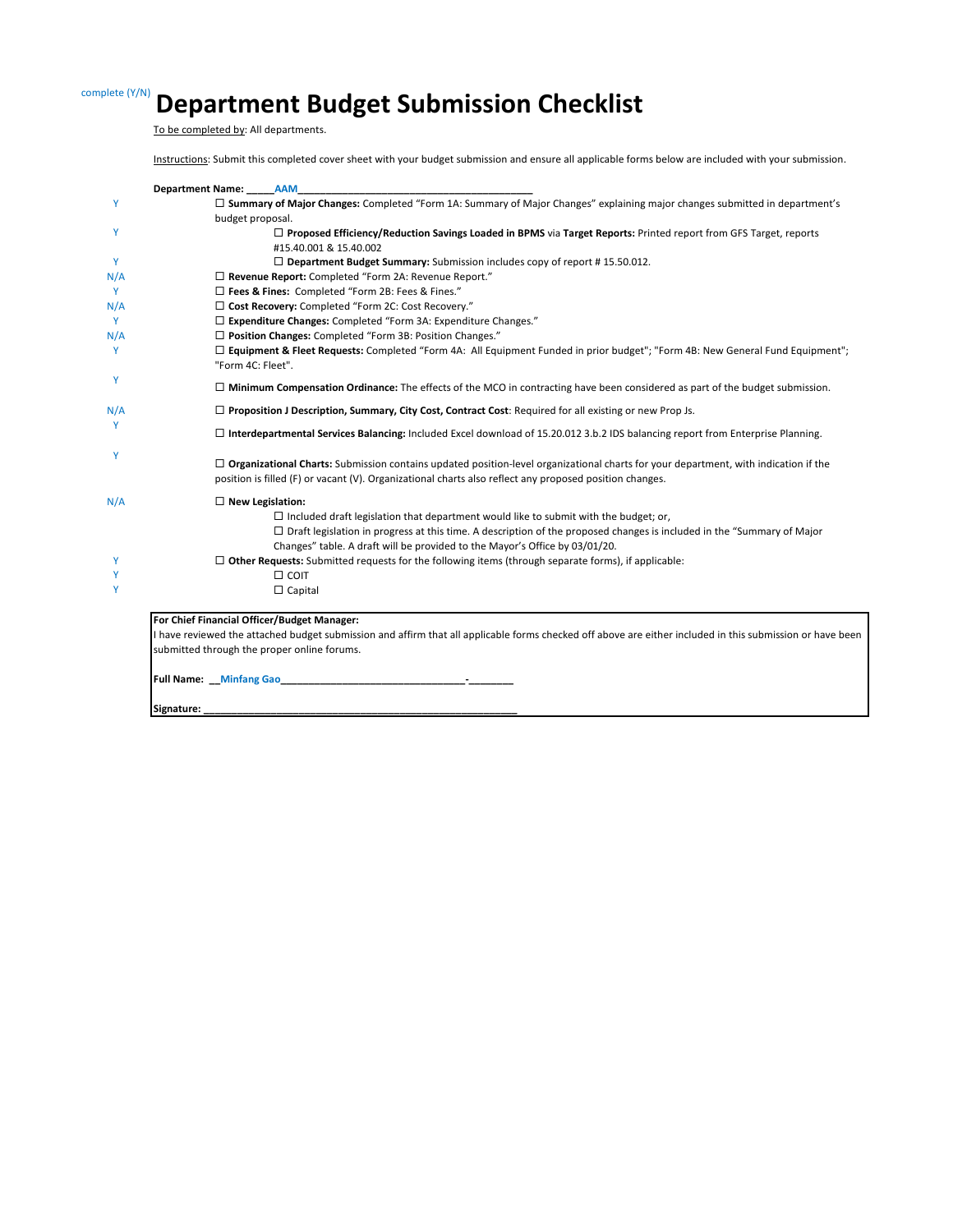|                                                                                                                                                                                                                                                                                                                                                                                | <b>BUDGET FORM 1A: Summary of Major Changes</b>                                                                                                                                                                                                                                                                                                                                                                                                                                                                                                                                                                                                                                                                                                                      |  |  |  |  |  |  |  |  |  |  |
|--------------------------------------------------------------------------------------------------------------------------------------------------------------------------------------------------------------------------------------------------------------------------------------------------------------------------------------------------------------------------------|----------------------------------------------------------------------------------------------------------------------------------------------------------------------------------------------------------------------------------------------------------------------------------------------------------------------------------------------------------------------------------------------------------------------------------------------------------------------------------------------------------------------------------------------------------------------------------------------------------------------------------------------------------------------------------------------------------------------------------------------------------------------|--|--|--|--|--|--|--|--|--|--|
| FY 2020-21 and FY 2021-22<br><b>DEPT NAME HERE</b>                                                                                                                                                                                                                                                                                                                             |                                                                                                                                                                                                                                                                                                                                                                                                                                                                                                                                                                                                                                                                                                                                                                      |  |  |  |  |  |  |  |  |  |  |
|                                                                                                                                                                                                                                                                                                                                                                                |                                                                                                                                                                                                                                                                                                                                                                                                                                                                                                                                                                                                                                                                                                                                                                      |  |  |  |  |  |  |  |  |  |  |
| <b>Major Changes</b>                                                                                                                                                                                                                                                                                                                                                           | <b>Department Response</b>                                                                                                                                                                                                                                                                                                                                                                                                                                                                                                                                                                                                                                                                                                                                           |  |  |  |  |  |  |  |  |  |  |
| 1. SUMMARY. What major changes is the<br>department proposing? Clearly describe<br>each change, including the fiscal impact of<br>the proposal, and how the department<br>proposes to fund each significant change<br>(i.e. reprioritization of existing funds,<br>grants, or other new revenues). Include<br>detail related to position changes in<br>Position section below. |                                                                                                                                                                                                                                                                                                                                                                                                                                                                                                                                                                                                                                                                                                                                                                      |  |  |  |  |  |  |  |  |  |  |
| 2. EXPENDITURES. What expenditure<br>changes did the department submit from<br>the base budget? Please differentiate<br>between General Fund and non-General<br>Fund.<br>(This should match an Audit Trail, as<br>shown in form 3A Expenditure Changes).                                                                                                                       | 1. We request to increase as-needed security services by \$570K in FY21 and FY22.<br>Museum grand opening will be May 8, 2020. We expect to have more attendance. Museum also<br>wants to create more public and education programs to be more accessible to the public. We need<br>more security services to keep visitors and museum collections safe.<br>2. Increase city reimbursement for Civic Center CBD special assessment fee increase, \$97K in FY21<br>and \$97K in FY22.                                                                                                                                                                                                                                                                                 |  |  |  |  |  |  |  |  |  |  |
| 3. REVENUE. What revenue changes did<br>the department submit from the base<br>budget? Please differentiate between<br>General Fund and non-General Fund.<br>(This should match an Audit Trail, as<br>shown in form 2A Revenue Report).                                                                                                                                        |                                                                                                                                                                                                                                                                                                                                                                                                                                                                                                                                                                                                                                                                                                                                                                      |  |  |  |  |  |  |  |  |  |  |
| 4. TARGET. How did the department meet<br>its target? What are the programmatic,<br>operational, or staffing impacts of this<br>proposed reduction?<br>5. POSITIONS. Did the department include<br>changes to positions or special classes?<br>What is the overall General Fund impact?                                                                                        | Yes, we put 3.5% efficiency target in tab "3A Expenditure Changes" for both FY21 and FY22.<br>We propose to take it from our \$1.85M unrestricted allocation which is used to support operations,<br>development, and exhibitions. To fund this target, we would reduce school and public programs<br>related to special exhibitions and defer hiring of one or two fundraising positions.<br>This would heavily impact on Museum's operation and services. AAM has small General Fund reliance<br>compared to other city departments. Please allow us not to cut the budget.<br>We were informed that since classification 8226 (Museum Guard) is being abolished, all 23 positions<br>needs to be changed to 8202. HRD will make this change in the system for us. |  |  |  |  |  |  |  |  |  |  |
| Highlight any changes related to major<br>changes/initiatives as noted in the<br>Summary section.<br>(Reminder: No increases to General Fund<br>supported FTE should be loaded in the<br>system. Include reference numbers for all<br>position changes).                                                                                                                       | This change won't impact FTE and General Fund cost.                                                                                                                                                                                                                                                                                                                                                                                                                                                                                                                                                                                                                                                                                                                  |  |  |  |  |  |  |  |  |  |  |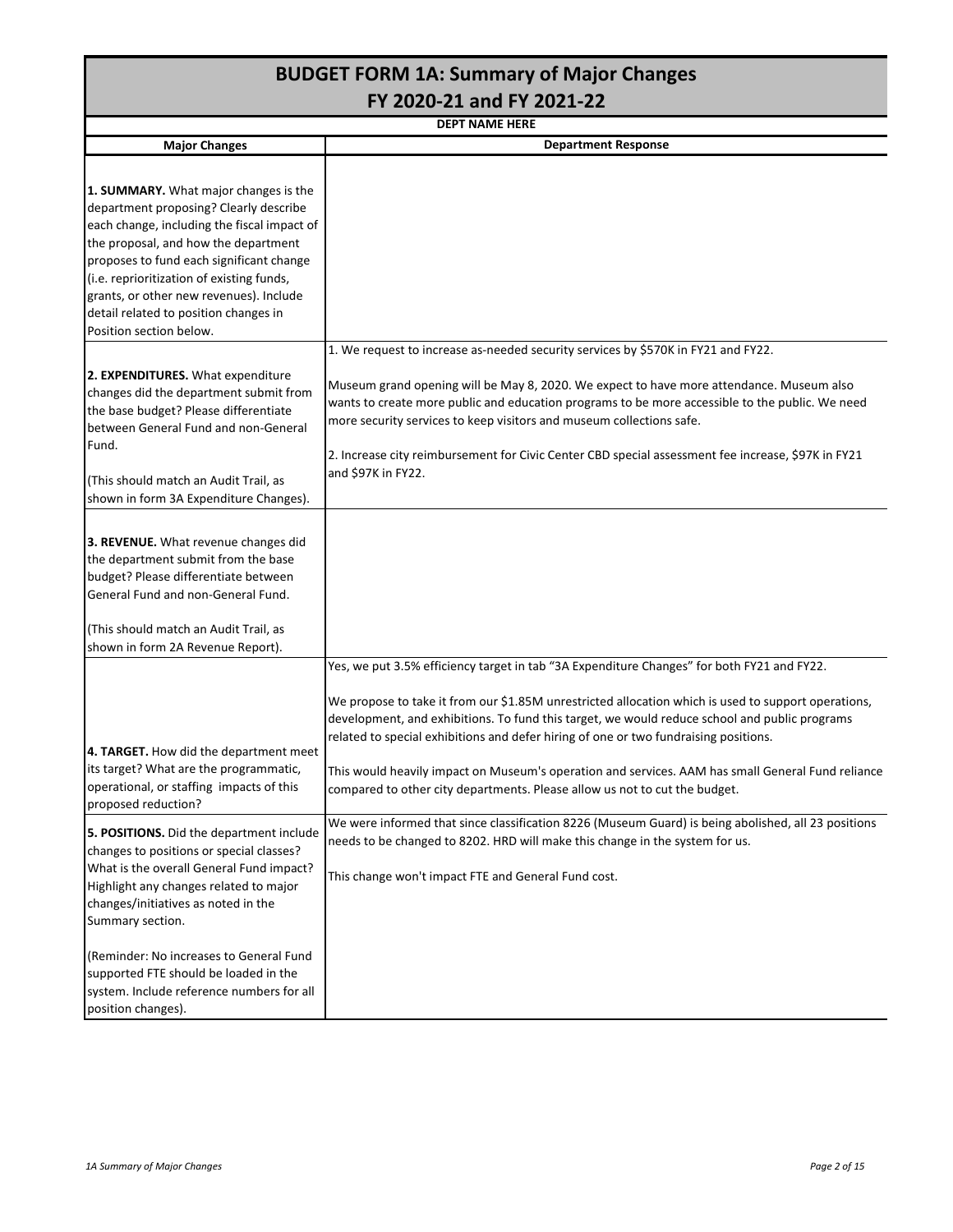|                                                                                                                                                                                                                                                                                                                                                                                          | <b>BUDGET FORM 1A: Summary of Major Changes</b>                                           |  |  |  |  |  |  |  |  |  |
|------------------------------------------------------------------------------------------------------------------------------------------------------------------------------------------------------------------------------------------------------------------------------------------------------------------------------------------------------------------------------------------|-------------------------------------------------------------------------------------------|--|--|--|--|--|--|--|--|--|
| FY 2020-21 and FY 2021-22<br><b>DEPT NAME HERE</b>                                                                                                                                                                                                                                                                                                                                       |                                                                                           |  |  |  |  |  |  |  |  |  |
|                                                                                                                                                                                                                                                                                                                                                                                          |                                                                                           |  |  |  |  |  |  |  |  |  |
| increase \$0 in FY21 and \$375 in FY22 in MOU with DPW for repair work.                                                                                                                                                                                                                                                                                                                  |                                                                                           |  |  |  |  |  |  |  |  |  |
| 6. INTERDEPARTMENTAL SERVICES (IDS).<br>Is the department proposing any<br>discretionary changes to IDS workorders<br>(excluding those that are centrally loaded<br>by the Mayor's Office)? If so, describe the<br>changes, including the change amount, the<br>corresponding requesting/performing<br>department, and whether those<br>departments are in agreement with the<br>change. | 'increase \$180 in FY21 and \$180 in FY22 in MOU with DPH for hazardous waste work order. |  |  |  |  |  |  |  |  |  |
| (Reminder: A new IDS balancing report<br>(15.20.012 3.b.2) is available in CFO<br>Dashboards > Enterprise Planning in BI).                                                                                                                                                                                                                                                               |                                                                                           |  |  |  |  |  |  |  |  |  |
| 7. LEGISLATION. Is the department seeking<br>to submit any legislation with the budget?<br>Does the department's budget assume any<br>revenues/expenditures that require a<br>legislative change?                                                                                                                                                                                        |                                                                                           |  |  |  |  |  |  |  |  |  |
| If so, please submit drafts of legislation<br>along with the budget submission. Or<br>provide a summary of desired legislation<br>and an expected date of submission, if still<br>in progress.                                                                                                                                                                                           |                                                                                           |  |  |  |  |  |  |  |  |  |
| 8. PROP J: Identify existing Prop J Analyses<br>that will continue, and if the department's<br>budget proposes any NEW contracting out<br>of work previously done by City workers.                                                                                                                                                                                                       |                                                                                           |  |  |  |  |  |  |  |  |  |
| 9. TRANSFER OF FUNCTION: Is the<br>department requesting any Transfer of<br>Functions of positions between<br>departments? If so, please explain.                                                                                                                                                                                                                                        |                                                                                           |  |  |  |  |  |  |  |  |  |
| 10. INTERIM EXCEPTIONS: Is the<br>department requesting any interim<br>exceptions (new positions that are 1.0 FTE<br>rather than 0.77)? If so, for what reason<br>are is the request being made?                                                                                                                                                                                         |                                                                                           |  |  |  |  |  |  |  |  |  |
| 11. FELLOWSHIP PROGRAMS: Did the<br>department apply to any citywide<br>fellowship programs, including San<br>Francisco Fellows, the Fish Fellowship, or<br>the 1249 HR Analyst Trainee Program?                                                                                                                                                                                         |                                                                                           |  |  |  |  |  |  |  |  |  |
| Reminder for AIR, PRT, PUC and SFMTA,<br>please also address FY 21/22, including the<br>1249 HR Analyst Trainee program.                                                                                                                                                                                                                                                                 |                                                                                           |  |  |  |  |  |  |  |  |  |
| 12. Capital, COIT, equipment requests:                                                                                                                                                                                                                                                                                                                                                   | See tab "Equipment, Fleet, Tech, Capital" for each project details.                       |  |  |  |  |  |  |  |  |  |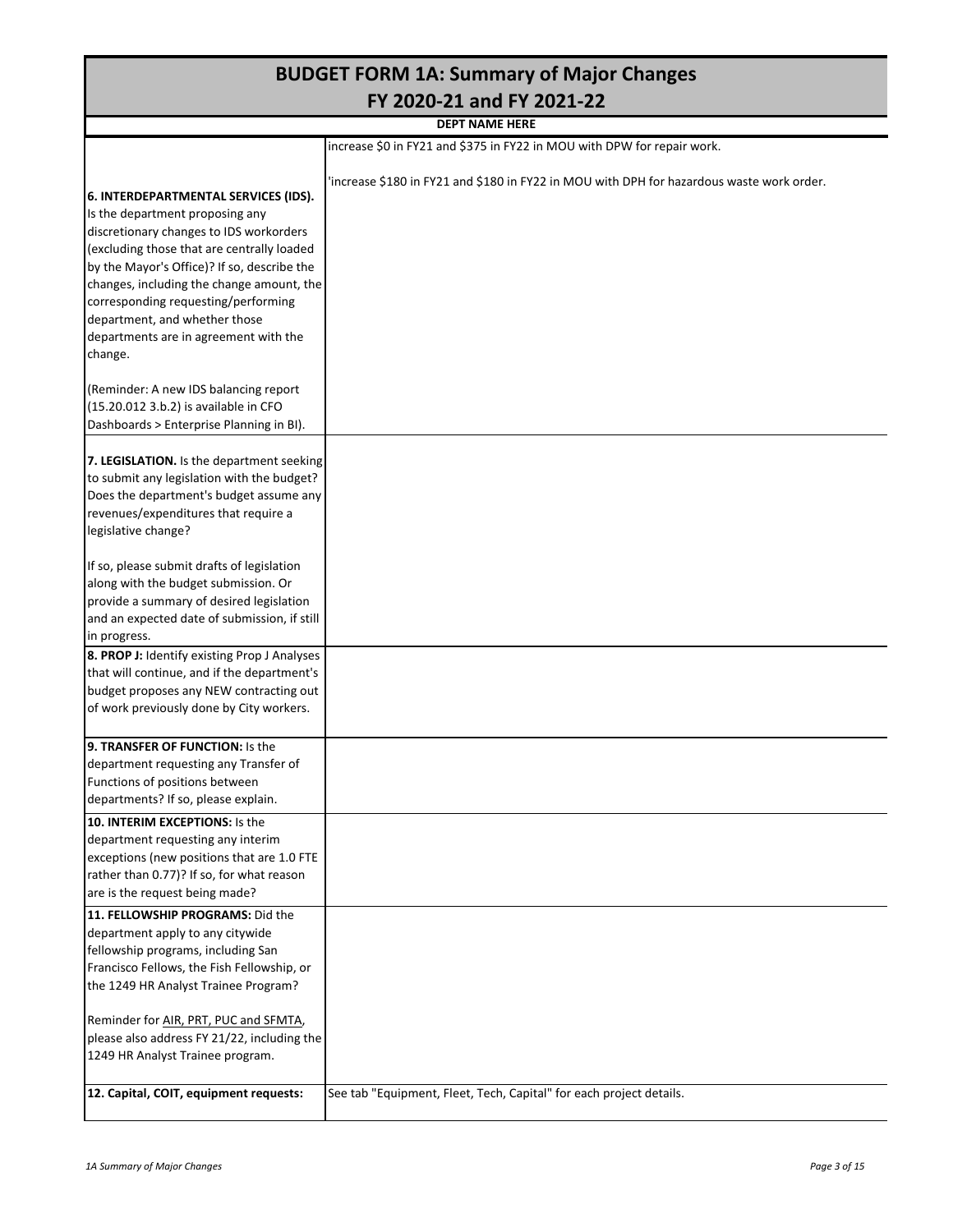# **Budget Form 2B: Schedule of Licenses, Permits, Fines & Service Charges**

DEPARTMENT:

**Inflation Factor for FY 2020-21 Fee Auto Increase as per Code Section \*\* Inflation Factor for FY 2021-22 Fee Auto Increase as per Code Section \*\***

**CPI will be updated in January 2020. Call Controller's Budget Office to confirm CPI before submitting.**

#### **TABLE 1 - MODIFIED AND NEW FEES**

| Item | Fee<br><b>Status</b><br>M/N | Description | <b>Code Authorization</b> | Auto CPI<br>Adjust<br>Yes/No | Account Code Account Title | Fund Code | Fund Title | Authority<br>Code | <b>Authority Title</b> |
|------|-----------------------------|-------------|---------------------------|------------------------------|----------------------------|-----------|------------|-------------------|------------------------|
|      |                             |             |                           |                              |                            |           |            |                   |                        |
| ◠    |                             |             |                           |                              |                            |           |            |                   |                        |
| 3    |                             |             |                           |                              |                            |           |            |                   |                        |
| 4    |                             |             |                           |                              |                            |           |            |                   |                        |
| 5    |                             |             |                           |                              |                            |           |            |                   |                        |
| 6    |                             |             |                           |                              |                            |           |            |                   |                        |
|      |                             |             |                           |                              |                            |           |            |                   |                        |
| 8    |                             |             |                           |                              |                            |           |            |                   |                        |
| 9    |                             |             |                           |                              |                            |           |            |                   |                        |
| 10   |                             |             |                           |                              |                            |           |            |                   |                        |

#### **TABLE 2 - CONTINUING FEES**

| Item | Fee<br><b>Status</b> | Description           | <b>Code Authorization</b>     | Auto CPI<br>Adjust<br>Yes/No | Account Code Account Title |                    | <b>Fund Code</b> | <b>Fund Title</b>           | Authority<br>Code | <b>Authority Title</b> |
|------|----------------------|-----------------------|-------------------------------|------------------------------|----------------------------|--------------------|------------------|-----------------------------|-------------------|------------------------|
| 11   | C.                   |                       | Admin Code Sec. 10.100-307 No |                              | 462851                     | Museum Exhib 11940 |                  | <b>SR Museums Admission</b> | 16472             | AA Asian Arts          |
|      |                      | Museum                |                               |                              |                            |                    |                  |                             |                   |                        |
| 12   | C.                   | Member                |                               |                              |                            |                    |                  |                             |                   |                        |
| 13   | C.                   | To age 12             |                               |                              |                            |                    |                  |                             |                   |                        |
| 14   | C.                   | Age 13-17             |                               |                              |                            |                    |                  |                             |                   |                        |
| 15   | C.                   | Age 18-64             |                               |                              |                            |                    |                  |                             |                   |                        |
| 16   | C.                   | Age 65 & Over         |                               |                              |                            |                    |                  |                             |                   |                        |
|      |                      | University            |                               |                              |                            |                    |                  |                             |                   |                        |
| 17   | C                    | <b>Students</b>       |                               |                              |                            |                    |                  |                             |                   |                        |
| 18   | C.                   | <b>SFUSD Students</b> |                               |                              |                            |                    |                  |                             |                   |                        |
| 19   | r.                   | U.S. Armed Forces     |                               |                              |                            |                    |                  |                             |                   |                        |
| 20   | C.                   |                       |                               |                              |                            |                    |                  |                             |                   |                        |

**Fee Status:** C Continuing<br>
M Modified

M Modified<br>N New

N New<br>D Disco Discontinued

**Note: \*\* If Auto CPI adjustment = Yes, FY 2020-21 and FY 2021-22 Fee will be automatically generated based on the inflation factor determined by the Controller. If Auto CPI adjustment = No, FY 2020-21 and FY 2021-22 Fee will remain the same as previous year or entered by dept according to Code Authorization.**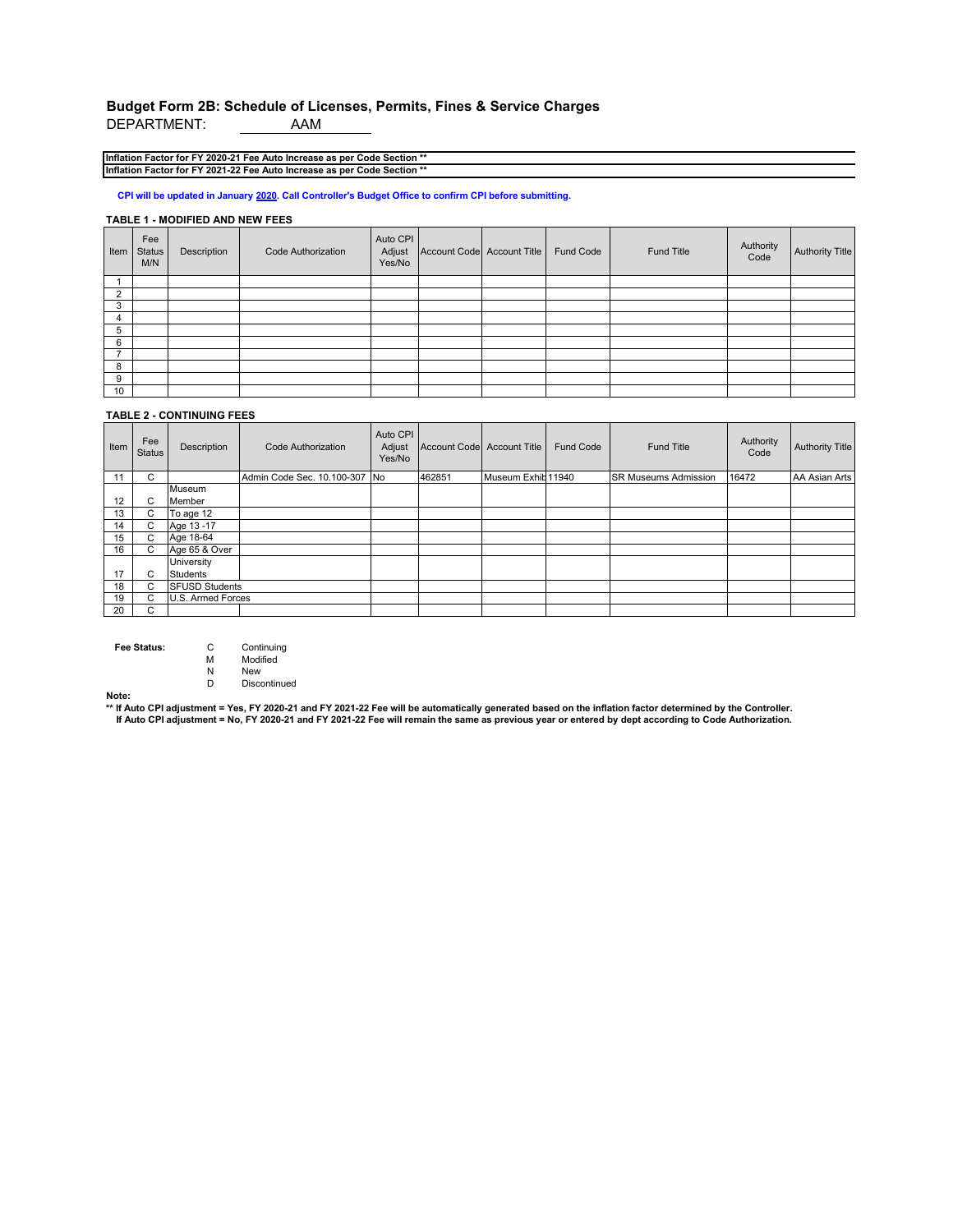| Department<br>Code | Department<br>Title | Project Code | Project Title | <b>Activity Code</b> | <b>Activity Title</b> | Unit Basis<br>(e.g., per sq.<br>ft. | Fee                            | FY 2019-20 FY 2019-20<br>Units (Est.) | FY 2019-20<br>Revenue<br>Proposed | FY 2019-20<br>Cost<br>Recovery<br>(Est.) |  |
|--------------------|---------------------|--------------|---------------|----------------------|-----------------------|-------------------------------------|--------------------------------|---------------------------------------|-----------------------------------|------------------------------------------|--|
|                    |                     |              |               |                      |                       |                                     | \$<br>$\overline{\phantom{a}}$ |                                       | $\overline{\phantom{a}}$          |                                          |  |
|                    |                     |              |               |                      |                       |                                     |                                |                                       | $\overline{\phantom{a}}$          |                                          |  |
|                    |                     |              |               |                      |                       |                                     | -                              |                                       | $\overline{\phantom{a}}$          |                                          |  |
|                    |                     |              |               |                      |                       |                                     | м<br>$\overline{\phantom{a}}$  |                                       | $\overline{\phantom{a}}$          |                                          |  |
|                    |                     |              |               |                      |                       |                                     |                                |                                       |                                   |                                          |  |
|                    |                     |              |               |                      |                       |                                     | $\overline{\phantom{a}}$       |                                       | $\overline{\phantom{a}}$          |                                          |  |
|                    |                     |              |               |                      |                       |                                     | <b>100</b>                     |                                       | $\overline{\phantom{a}}$          |                                          |  |
|                    |                     |              |               |                      |                       |                                     | $\overline{\phantom{a}}$       |                                       | $\overline{\phantom{a}}$          |                                          |  |
|                    |                     |              |               |                      |                       |                                     |                                |                                       | $\overline{\phantom{a}}$          |                                          |  |
|                    |                     |              |               |                      |                       |                                     | ٩<br>$\overline{\phantom{a}}$  |                                       | $\overline{\phantom{a}}$          |                                          |  |

| Department<br>Code | Department<br>Title | Project Code | Project Title      | <b>Activity Code</b> | <b>Activity Title</b>        | <b>Unit Basis</b><br>(e.g., per sq.<br>ft./) | FY 2019-20 FY 2019-20<br>Fee | Units (Est.) | FY 2019-20<br>Revenue<br>Proposed | FY 2019-20<br>Cost<br>Recovery<br>(Est.) |  |
|--------------------|---------------------|--------------|--------------------|----------------------|------------------------------|----------------------------------------------|------------------------------|--------------|-----------------------------------|------------------------------------------|--|
| 228855 AAM         |                     | 10022239     | AA Asian Arts 0001 |                      | Asian Arts Operating Rev/exp |                                              | $\overline{\phantom{a}}$     |              | \$                                |                                          |  |
|                    |                     |              |                    |                      |                              |                                              | Free                         |              | \$<br>۰                           |                                          |  |
|                    |                     |              |                    |                      |                              |                                              | Free                         |              | $\overline{a}$                    |                                          |  |
|                    |                     |              |                    |                      |                              |                                              | 10.00                        |              | $\overline{\phantom{a}}$          |                                          |  |
|                    |                     |              |                    |                      |                              |                                              | 15.00                        |              | $\overline{\phantom{a}}$          |                                          |  |
|                    |                     |              |                    |                      |                              |                                              | 10.00                        |              |                                   |                                          |  |
|                    |                     |              |                    |                      |                              |                                              | 10.00<br>\$                  |              | \$<br>$\overline{\phantom{a}}$    |                                          |  |
|                    |                     |              |                    |                      |                              |                                              | Free                         |              | $\overline{a}$                    |                                          |  |
|                    |                     |              |                    |                      |                              |                                              | Free                         |              | $\overline{\phantom{a}}$          |                                          |  |
|                    |                     |              |                    |                      |                              |                                              | $\overline{\phantom{a}}$     |              | 695,000.00<br>\$                  |                                          |  |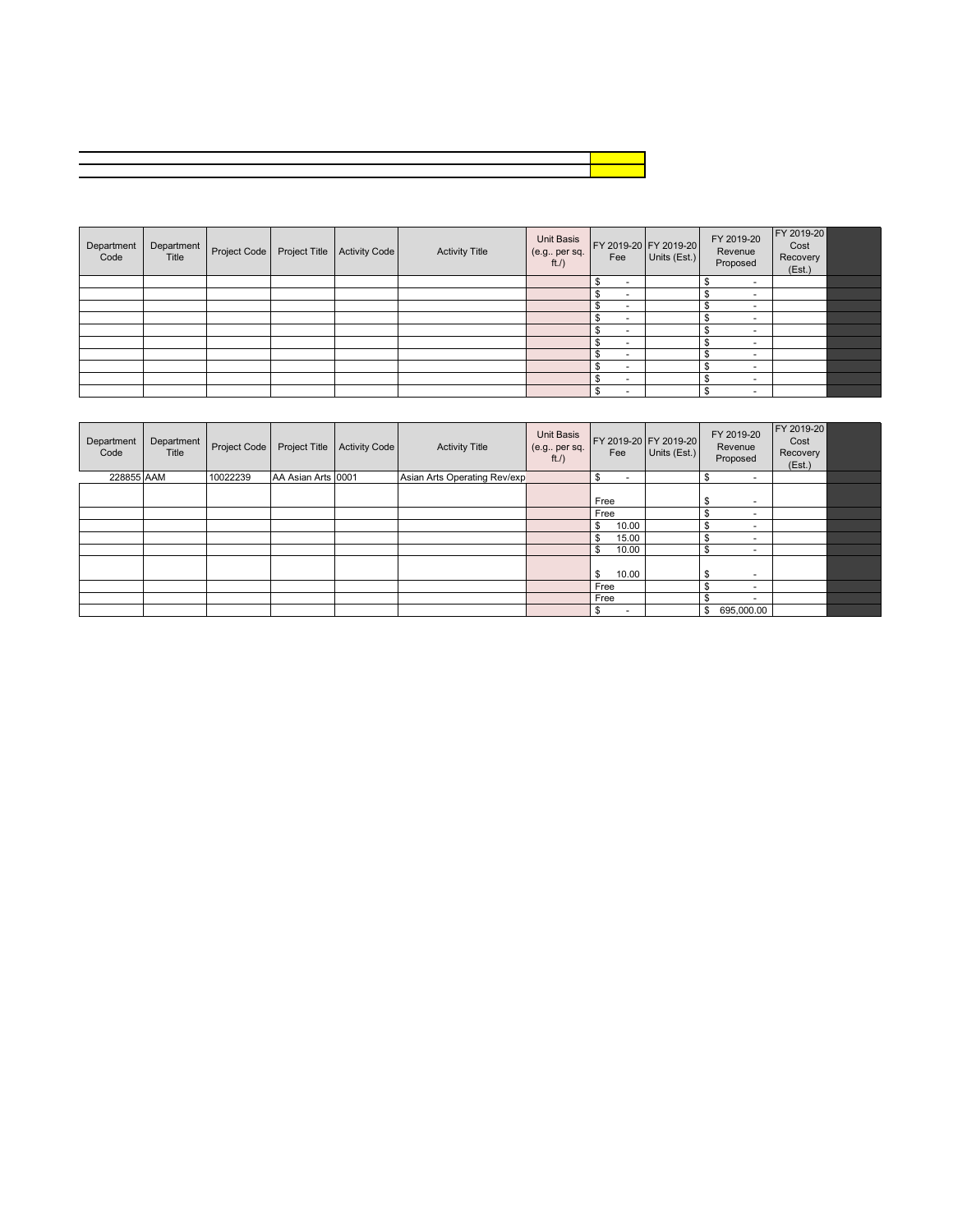| Fee** | FY 2020-21 FY 2020-21<br>Units (Est.) | FY 2020-21<br>Revenue<br>Proposed       | FY 2020-21<br>Cost<br>Recovery<br>(Est.) |                                | FY 2021- FY 2021-22<br>22 Fee ** Units (Est.) | FY 2021-22<br>Revenue<br>Proposed | FY 2021-22<br>Cost<br>Recovery<br>(Est.) | Fiscal<br>Year of<br>Last<br>Increase | Fee Prior to<br>Last<br>Increase |
|-------|---------------------------------------|-----------------------------------------|------------------------------------------|--------------------------------|-----------------------------------------------|-----------------------------------|------------------------------------------|---------------------------------------|----------------------------------|
| \$    |                                       | \$<br>$\overline{\phantom{a}}$          |                                          | \$<br>$\overline{\phantom{a}}$ |                                               | \$<br>۰                           |                                          |                                       |                                  |
| ж     |                                       |                                         |                                          | \$<br>$\overline{\phantom{a}}$ |                                               | ۰                                 |                                          |                                       |                                  |
|       |                                       | $\overline{\phantom{a}}$                |                                          | \$<br>$\overline{\phantom{a}}$ |                                               | ۰                                 |                                          |                                       |                                  |
|       |                                       |                                         |                                          | \$<br>$\overline{\phantom{a}}$ |                                               | ۰                                 |                                          |                                       |                                  |
|       |                                       | $\overline{\phantom{a}}$                |                                          | \$<br>$\overline{\phantom{a}}$ |                                               | -                                 |                                          |                                       |                                  |
|       |                                       | S                                       |                                          | \$<br>$\overline{\phantom{a}}$ |                                               |                                   |                                          |                                       |                                  |
|       |                                       | $\overline{\phantom{a}}$                |                                          | \$<br>$\overline{\phantom{a}}$ |                                               |                                   |                                          |                                       |                                  |
| Ъ.    |                                       |                                         |                                          | \$<br>$\overline{\phantom{a}}$ |                                               | -                                 |                                          |                                       |                                  |
|       |                                       | \$.<br>$\overline{\phantom{a}}$         |                                          | \$<br>$\overline{\phantom{a}}$ |                                               | $\overline{\phantom{a}}$          |                                          |                                       |                                  |
|       |                                       | $\triangle$<br>$\overline{\phantom{a}}$ |                                          | \$<br>$\overline{\phantom{a}}$ |                                               | ۰                                 |                                          |                                       |                                  |

| Fee <sup>**</sup>                          | FY 2020-21 FY 2020-21<br>Units (Est.) |    | FY 2020-21<br>Revenue<br>Proposed | FY 2020-21<br>Cost<br>Recovery<br>(Est.) |             | FY 2021- FY 2021-22<br>22 Fee ** Units (Est.) | FY 2021-22<br>Revenue<br>Proposed | FY 2021-22<br>Cost<br>Recovery<br>(Est.) | Fiscal<br>Year of<br>Last<br>Increase |    | Fee Prior to<br>Last<br>Increase |
|--------------------------------------------|---------------------------------------|----|-----------------------------------|------------------------------------------|-------------|-----------------------------------------------|-----------------------------------|------------------------------------------|---------------------------------------|----|----------------------------------|
| $\overline{\mathbf{s}}$<br>٠               |                                       | S  | -                                 |                                          | \$<br>۰     |                                               | \$<br>$\overline{\phantom{a}}$    |                                          |                                       | \$ | ۰                                |
| Free                                       |                                       | \$ |                                   |                                          | Free        |                                               | \$<br>$\overline{\phantom{a}}$    |                                          |                                       |    |                                  |
| Free                                       |                                       | \$ | $\overline{\phantom{a}}$          |                                          | Free        |                                               | \$<br>۰                           |                                          |                                       | \$ |                                  |
| \$<br>10.00                                |                                       | \$ | $\overline{\phantom{a}}$          |                                          | 10.00<br>\$ |                                               | \$<br>$\overline{\phantom{a}}$    |                                          | $2015$ \$                             |    | 8.00                             |
| \$<br>15.00                                |                                       | \$ | $\overline{\phantom{a}}$          |                                          | \$<br>15.00 |                                               | \$                                |                                          | $2015$ \$                             |    | 12.00                            |
| \$<br>10.00                                |                                       | \$ | $\overline{\phantom{a}}$          |                                          | \$<br>10.00 |                                               | \$<br>$\overline{\phantom{a}}$    |                                          | $2015$ \$                             |    | 8.00                             |
| 10.00<br>$\sqrt{3}$                        |                                       | \$ | $\overline{\phantom{a}}$          |                                          | \$<br>10.00 |                                               | \$<br>۰                           |                                          | 2015S                                 |    | 8.00                             |
| Free                                       |                                       | \$ | $\overline{\phantom{a}}$          |                                          | Free        |                                               | \$                                |                                          |                                       | S  | ٠                                |
| Free                                       |                                       | \$ | $\overline{\phantom{a}}$          |                                          | Free        |                                               | \$                                |                                          |                                       |    | ۰                                |
| $\sqrt{3}$                                 |                                       | \$ | 834.000.00                        |                                          | \$<br>۰     |                                               | \$917,400.00                      |                                          |                                       | \$ | ٠                                |
| FY21 Fee structure is still in discussion. |                                       |    |                                   |                                          |             |                                               |                                   |                                          |                                       |    |                                  |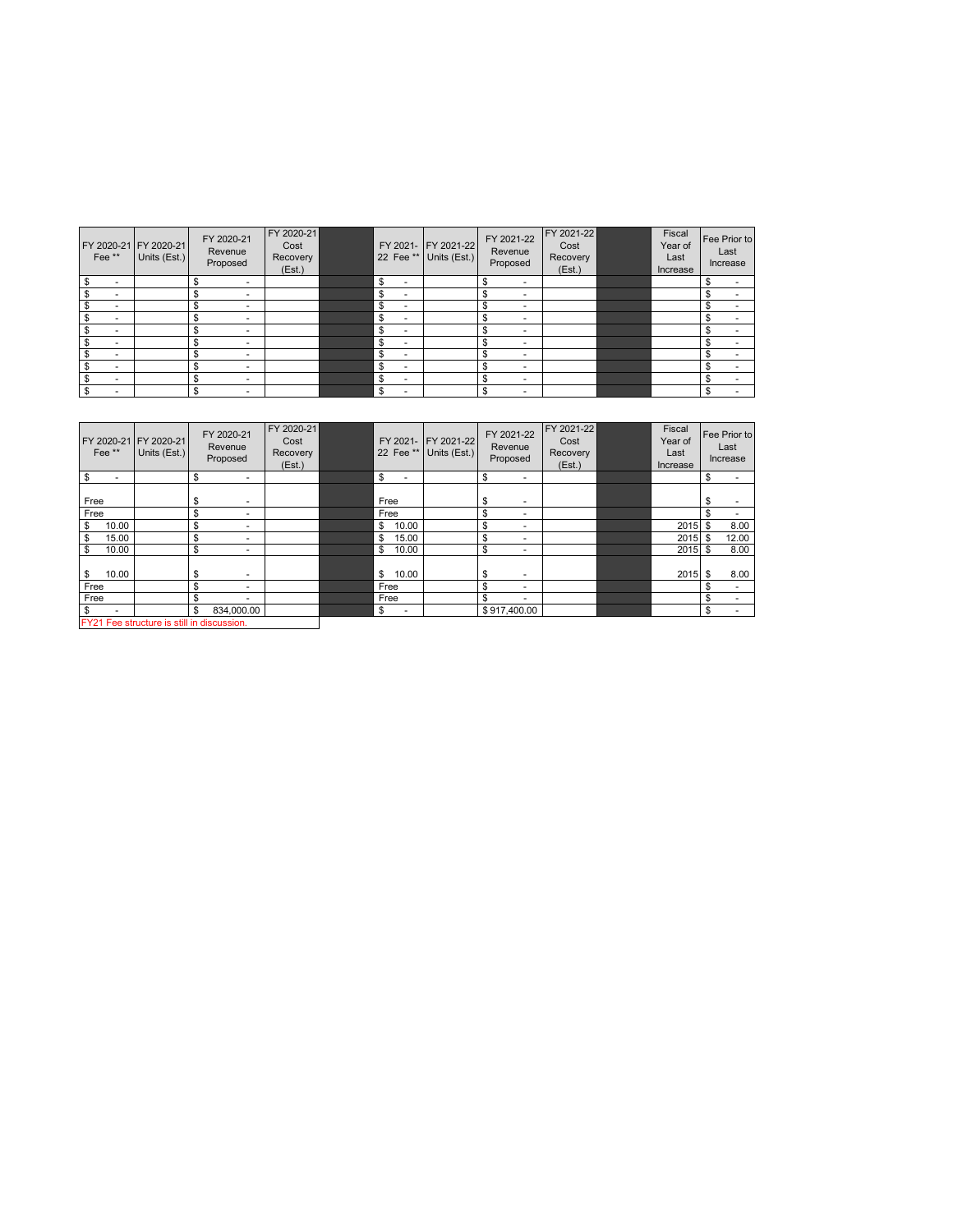#### **BUDGET FORM 3A: Expenditure Changes**

DEPARTMENT: \_\_AAM

Please identify proposed expenditure changes from the FY 2020-21 and FY 2021-22 Base Budget at the account level.

**Note**: To submit this information, run the **15.30.005 Snapshot Comparison (Audit Trail)** report from the budget system.

**Select the following criteria before running the report:**  Budget Year: **2021** Before Snapshot: **Start of Dept**

After Snapshot: **Current**

GFS Type: Do not select a value.<br>Fil**ter report on "AAO Title" field to only display "Gross Expenditures".**<br>For any proposed changes, provide an explanation in the "Explanation of Change" for each Budget Year column.<br>Pleas All submissions must be formatted appropriately so that printed copies are easily readable for the public.

|                 |      | Budget System Report 15.30.005 filtered on Gross Expenditures |                             |                     |                            |         |                            |         |
|-----------------|------|---------------------------------------------------------------|-----------------------------|---------------------|----------------------------|---------|----------------------------|---------|
| <b>GFS Type</b> | Dept | <b>Dept Division</b>                                          | <b>Division Description</b> | <b>Dept Section</b> | <b>Section Description</b> | Dept ID | <b>Dept ID Description</b> | Fund ID |
|                 |      |                                                               |                             |                     |                            |         |                            |         |
|                 |      |                                                               |                             |                     |                            |         |                            |         |
|                 |      |                                                               |                             |                     |                            |         |                            |         |
| GFS             | AAM  |                                                               |                             |                     |                            | 228855  | AAM Asian Art Museum       | 10000   |
|                 |      |                                                               |                             |                     |                            |         |                            |         |
|                 |      |                                                               |                             |                     |                            |         |                            |         |
|                 |      |                                                               |                             |                     |                            |         |                            |         |
|                 |      |                                                               |                             |                     |                            |         |                            |         |
|                 |      |                                                               |                             |                     |                            |         |                            |         |
|                 |      |                                                               |                             |                     |                            |         |                            |         |
|                 |      |                                                               |                             |                     |                            |         |                            |         |
|                 |      |                                                               |                             |                     |                            |         |                            |         |
|                 |      |                                                               |                             |                     |                            |         |                            |         |
| GFS             | AAM  |                                                               |                             |                     |                            | 228855  | AAM Asian Art Museum       | 10000   |
|                 |      |                                                               |                             |                     |                            |         |                            |         |
| GFS             | AAM  |                                                               |                             |                     |                            | 228855  | AAM Asian Art Museum       | 10000   |
|                 |      |                                                               |                             |                     |                            |         |                            |         |
| GFS             | AAM  |                                                               |                             |                     |                            | 228855  | AAM Asian Art Museum       | 10000   |
|                 |      |                                                               |                             |                     |                            |         |                            |         |
|                 |      |                                                               |                             |                     |                            |         |                            |         |
|                 |      |                                                               |                             |                     |                            |         |                            |         |
| GFS             | AAM  |                                                               |                             |                     |                            | 228855  | AAM Asian Art Museum       | 10000   |
|                 |      |                                                               |                             |                     |                            |         |                            |         |
|                 |      |                                                               |                             |                     |                            |         |                            |         |
|                 |      |                                                               |                             |                     |                            |         |                            |         |
|                 |      |                                                               |                             |                     |                            |         |                            |         |
|                 |      |                                                               |                             |                     |                            |         |                            |         |
|                 |      |                                                               |                             |                     |                            |         |                            |         |
|                 |      |                                                               |                             |                     |                            |         |                            |         |
|                 |      |                                                               |                             |                     |                            |         |                            |         |
|                 |      |                                                               |                             |                     |                            |         |                            |         |
|                 |      |                                                               |                             |                     |                            |         |                            |         |
|                 |      |                                                               |                             |                     |                            |         |                            |         |
|                 |      |                                                               |                             |                     |                            |         |                            |         |
|                 |      |                                                               |                             |                     |                            |         |                            |         |
|                 |      |                                                               |                             |                     |                            |         |                            |         |
|                 |      |                                                               |                             |                     |                            |         |                            |         |
|                 |      |                                                               |                             |                     |                            |         |                            |         |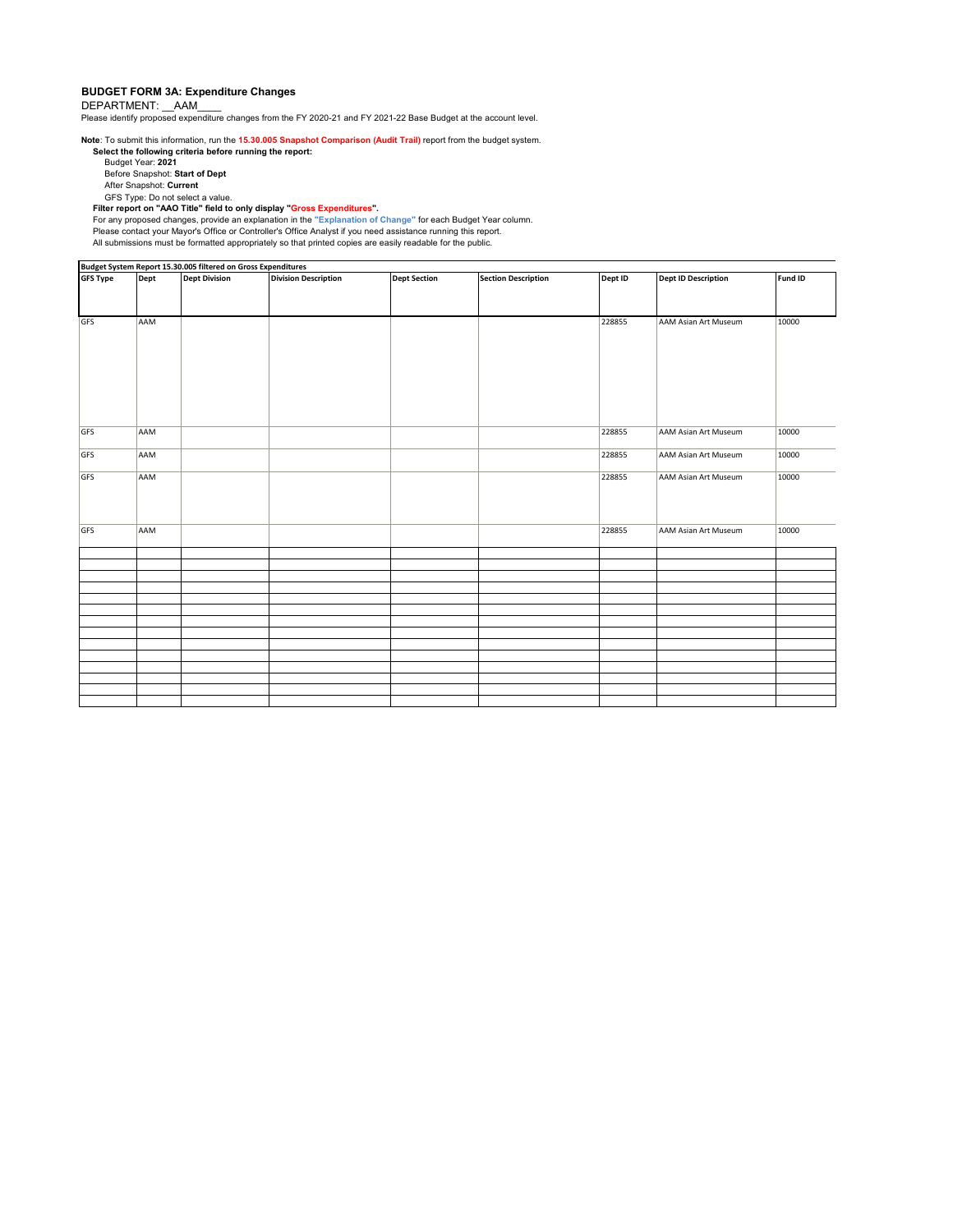| <b>Fund Title</b>                  | <b>Project ID</b> | <b>Project Title</b>         | <b>Activity ID</b> | <b>Activity Title</b>        | <b>Authority ID</b> | <b>Authority Title</b> | <b>Account Lvl 5</b> | <b>Account Lvl 5 Name</b>         |
|------------------------------------|-------------------|------------------------------|--------------------|------------------------------|---------------------|------------------------|----------------------|-----------------------------------|
| GF Annual Account 10026660<br>Ctrl |                   | AA Public Art and<br>Culture | 0001               | AA Public Art and<br>Culture | 10000               | Operating              | 5210                 | Other Current Expenses - Bdgt     |
| GF Annual Account 10026660         |                   | AA Public Art and            | 0001               | AA Public Art and            | 10000               | Operating              | 5810                 | Sr-DPW-Building Repair            |
| Ctrl                               |                   | Culture                      |                    | Culture                      |                     |                        |                      |                                   |
| GF Annual Account 10026660<br>Ctrl |                   | AA Public Art and<br>Culture | 0001               | AA Public Art and<br>Culture | 10000               | Operating              | 5810                 | GF-Chs-Toxic Waste&Haz Mat Svc    |
| GF Annual Account 10026660<br>Ctrl |                   | AA Public Art and<br>Culture | 0001               | AA Public Art and<br>Culture | 10000               | Operating              | 5010                 | <b>Temp Misc Regular Salaries</b> |
| GF Annual Account 10026660<br>Ctrl |                   | AA Public Art and<br>Culture | 0001               | AA Public Art and<br>Culture | 10000               | Operating              | 5210                 | Other Bldg Maint Svcs             |
|                                    |                   |                              |                    |                              |                     |                        |                      |                                   |
|                                    |                   |                              |                    |                              |                     |                        |                      |                                   |
|                                    |                   |                              |                    |                              |                     |                        |                      |                                   |
|                                    |                   |                              |                    |                              |                     |                        |                      |                                   |
|                                    |                   |                              |                    |                              |                     |                        |                      |                                   |
|                                    |                   |                              |                    |                              |                     |                        |                      |                                   |
|                                    |                   |                              |                    |                              |                     |                        |                      |                                   |
|                                    |                   |                              |                    |                              |                     |                        |                      |                                   |
|                                    |                   |                              |                    |                              |                     |                        |                      |                                   |
|                                    |                   |                              |                    |                              |                     |                        |                      |                                   |
|                                    |                   |                              |                    |                              |                     |                        |                      |                                   |
|                                    |                   |                              |                    |                              |                     |                        |                      |                                   |
|                                    |                   |                              |                    |                              |                     |                        |                      |                                   |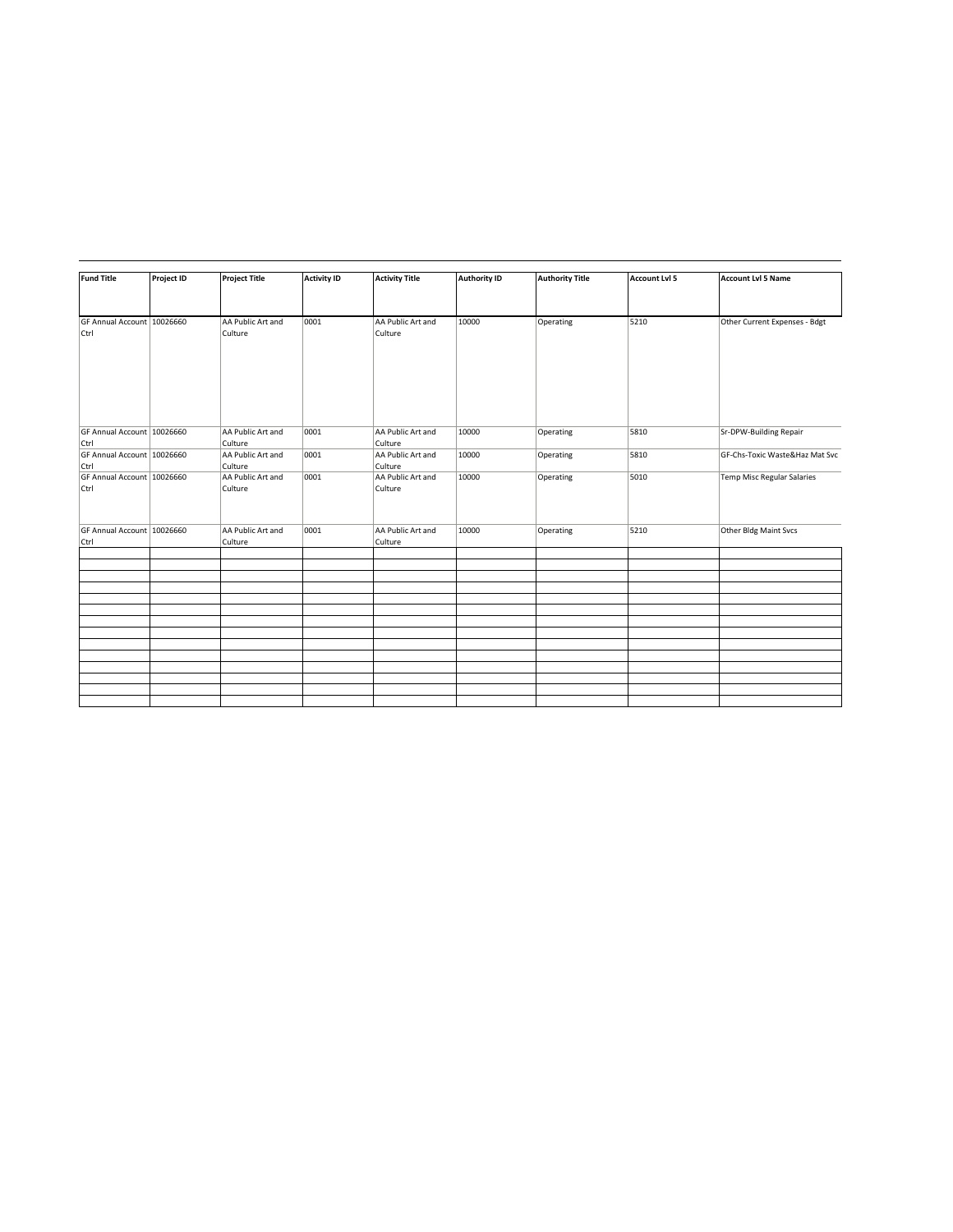| <b>Account ID</b> | <b>Account Title</b>                 | <b>TRIO ID</b> | <b>TRIO Title</b> | <b>AAO Category</b> | <b>AAO Title</b>      | <b>Change Type Title</b> | <b>Change Type Code</b> | <b>Start Dept Amt</b>         |
|-------------------|--------------------------------------|----------------|-------------------|---------------------|-----------------------|--------------------------|-------------------------|-------------------------------|
|                   |                                      |                |                   |                     |                       |                          |                         |                               |
| 535000            | Other Current Expenses -<br>Bdgt     |                | Unspecified       | J01                 | Gross<br>Expenditures | On-Going                 |                         | \$1,142,215<br>$\overline{4}$ |
| 581067            | Sr-DPW-Building Repair               |                | Unspecified       | J01                 | Gross<br>Expenditures | On-Going                 |                         | \$10,712<br>4                 |
| 581580            | GF-Chs-Toxic<br>Waste&Haz Mat Svc    |                | Unspecified       | JO1                 | Gross<br>Expenditures | On-Going                 |                         | \$5,955<br>$\vert$            |
| 505010            | <b>Temp Misc Regular</b><br>Salaries |                | Unspecified       | J01                 | Gross<br>Expenditures | On-Going                 |                         | \$388,164<br>$\overline{4}$   |
| 528990            | Other Bldg Maint Svcs                |                | Unspecified       | J01                 | Gross<br>Expenditures | On-Going                 |                         | $\overline{4}$<br>\$586,265   |
|                   |                                      |                |                   |                     |                       |                          |                         |                               |
|                   |                                      |                |                   |                     |                       |                          |                         |                               |
|                   |                                      |                |                   |                     |                       |                          |                         |                               |
|                   |                                      |                |                   |                     |                       |                          |                         |                               |
|                   |                                      |                |                   |                     |                       |                          |                         |                               |
|                   |                                      |                |                   |                     |                       |                          |                         |                               |
|                   |                                      |                |                   |                     |                       |                          |                         |                               |
|                   |                                      |                |                   |                     |                       |                          |                         |                               |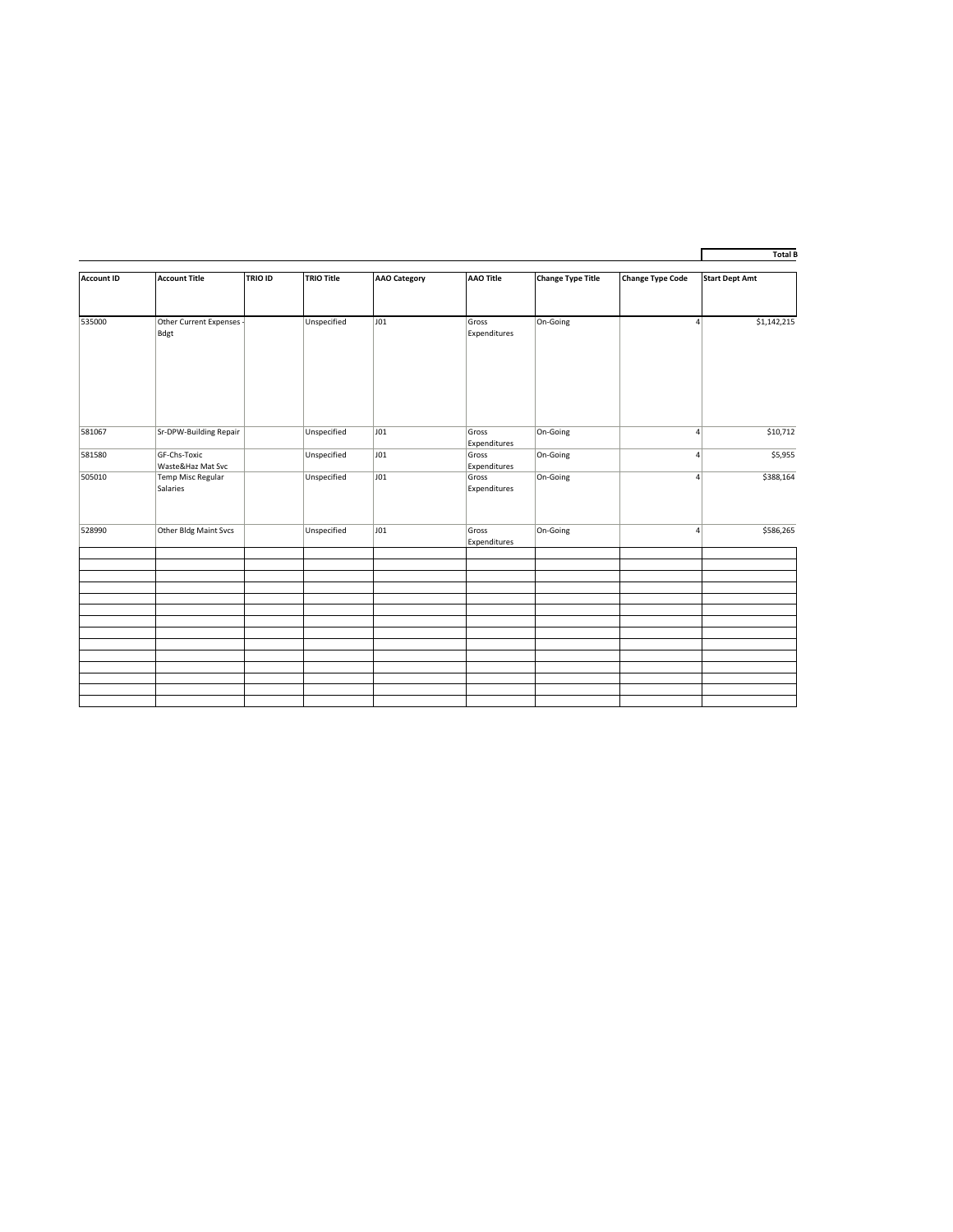| IY Expenditure Variance: | 301,712.00    |                     | Total BY+1 Expenditure Variance: | (63,381.00)       |                           |                                                                             |
|--------------------------|---------------|---------------------|----------------------------------|-------------------|---------------------------|-----------------------------------------------------------------------------|
|                          |               |                     |                                  |                   | <b>FORMULA</b>            | <b>FILL IN</b>                                                              |
| <b>End Dept Amt</b>      | Var Dept Amt  | Start BY+1 Dept Amt | End BY+1 Dept Amt                | Var BY+1 Dept Amt | <b>Change submittted?</b> | <b>Explanation of Change</b>                                                |
|                          |               |                     |                                  |                   |                           |                                                                             |
|                          |               |                     |                                  |                   |                           |                                                                             |
|                          |               |                     |                                  |                   |                           |                                                                             |
| \$776,747                | ( \$365, 468] | \$1,142,215         | \$411,279                        | (\$730,936        |                           | YES This is for AAM 3.5% efficiency target. We propose to take it from our  |
|                          |               |                     |                                  |                   |                           | \$1.85M unrestricted allocation which is used to support operations,        |
|                          |               |                     |                                  |                   |                           | development, and exhibitions. To fund this target, we would reduce          |
|                          |               |                     |                                  |                   |                           | school and public programs related to special exhibitions and defer         |
|                          |               |                     |                                  |                   |                           | hiring of one or two fundraising positions.                                 |
|                          |               |                     |                                  |                   |                           |                                                                             |
|                          |               |                     |                                  |                   |                           | This will heavily impact on Museum's operation and services. AAM            |
|                          |               |                     |                                  |                   |                           | has small General Fund reliance compared to other city departments.         |
|                          |               |                     |                                  |                   |                           | Please allow us not to cut the budget.                                      |
|                          |               |                     |                                  |                   |                           |                                                                             |
| \$10,712                 | 50            | \$10,712            | \$11,087                         | \$375             |                           | YES work orders with DPW for repair work; +3.5% COLA                        |
|                          |               |                     |                                  |                   |                           |                                                                             |
| \$6,135                  | \$180         | \$5,955             | \$6,135                          | \$180             |                           | YES work orders with DPH for hazardous waste work order; +3.0% COLA         |
|                          |               |                     |                                  |                   |                           |                                                                             |
| \$958,164                | \$570,000     | \$388,164           | \$958,164                        | \$570,000         |                           | <b>YES</b> Museum grand opening will be May 8, 2020. We expect to have more |
|                          |               |                     |                                  |                   |                           | attendance. Museum also wants to create more public and education           |
|                          |               |                     |                                  |                   |                           | programs to be more accessible to the public. We need more security         |
|                          |               |                     |                                  |                   |                           | services to keep visitors and museum collections safe.                      |
|                          |               |                     |                                  |                   |                           |                                                                             |
| \$683,265                | \$97,000      | \$586,265           | \$683,265                        | \$97,000          |                           | <b>YES</b> Civic Center CBD special assessment fee increase.                |
|                          |               |                     |                                  |                   | <b>NO</b>                 |                                                                             |
|                          |               |                     |                                  |                   | <b>NO</b>                 |                                                                             |
|                          |               |                     |                                  |                   | <b>NO</b>                 |                                                                             |
|                          |               |                     |                                  |                   | <b>NO</b>                 |                                                                             |
|                          |               |                     |                                  |                   | <b>NO</b>                 |                                                                             |
|                          |               |                     |                                  |                   | <b>NO</b>                 |                                                                             |
|                          |               |                     |                                  |                   | <b>NO</b>                 |                                                                             |
|                          |               |                     |                                  |                   | <b>NO</b>                 |                                                                             |
|                          |               |                     |                                  |                   | <b>NO</b>                 |                                                                             |
|                          |               |                     |                                  |                   | <b>NO</b>                 |                                                                             |
|                          |               |                     |                                  |                   | <b>NO</b>                 |                                                                             |
|                          |               |                     |                                  |                   | <b>NO</b>                 |                                                                             |
|                          |               |                     |                                  |                   | <b>NO</b>                 |                                                                             |
|                          |               |                     |                                  |                   | <b>NO</b>                 |                                                                             |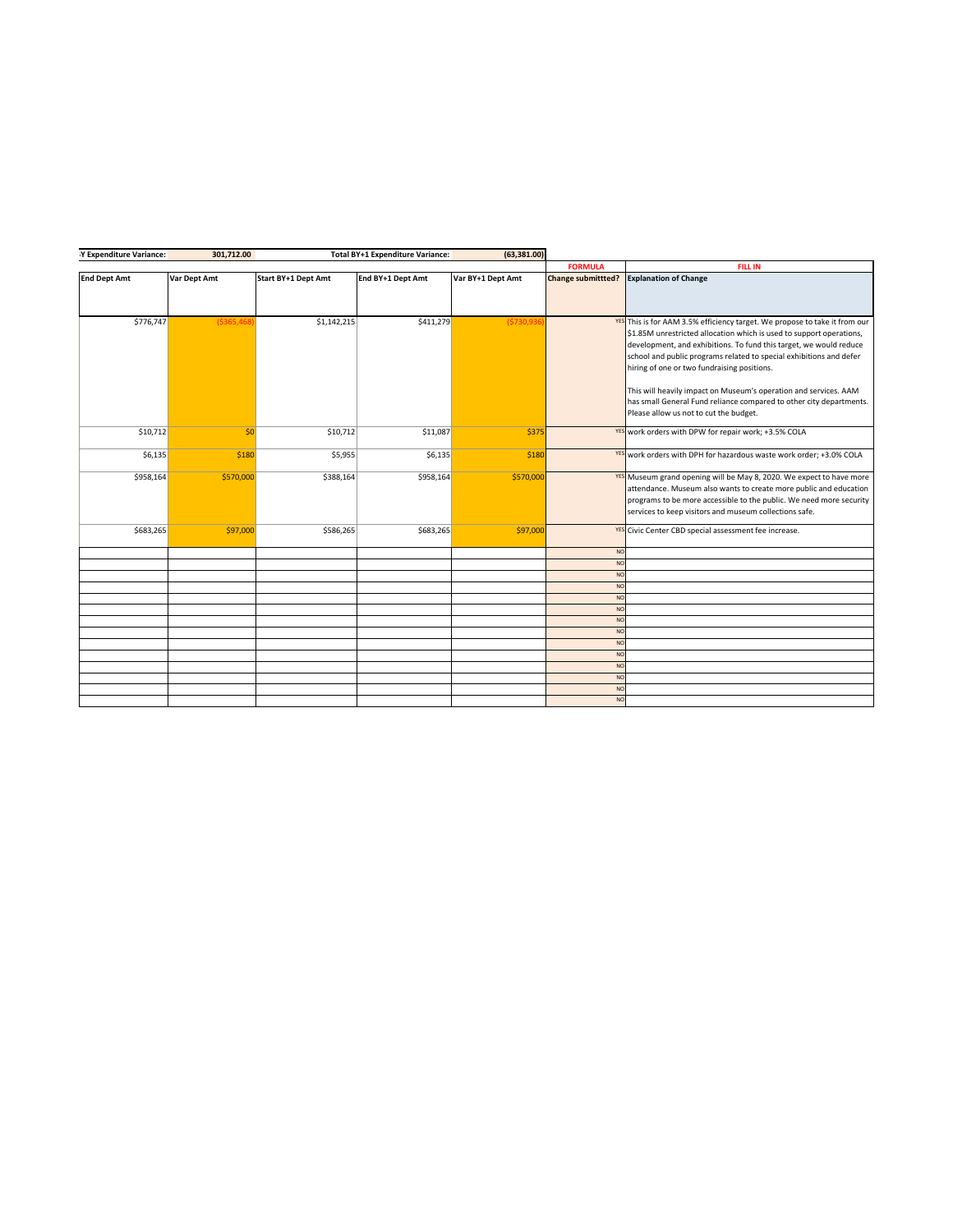# **BUDGET FORM 4A: Equipment Requests (Non-Vehicles)**

DEPARTMENT: AAM

**All departments must fill out Budget Table 4A** to validate equipment funded in last year's budget. Departments requesting *new* General Fund for equipment purchases must fill out **Table 4B**. All departments requesting to make vehicle purchases - whether General or Non-General Fund-supported - should fill out **Form 4C**.

## **BUDGET FORM 4A: All equipment funded, including vehicles, during last year's budget process**

Please list equipment already reviewed and approved by the Mayor's Budget Office, the Budget and Legislative Analyst, and the Board All listed FY 2020-21 equipment should have an equipment number.

Copy and paste from an equipment report (15.10.003) the fund, department, project ID, equipment number, title, units, and amount f For replacement vehicles, please list additional information on the vehicle being replaced.

| Source | <b>GFS Type</b> | Dept | <b>Project ID</b> |
|--------|-----------------|------|-------------------|
|        |                 |      |                   |
|        |                 |      |                   |
|        |                 |      |                   |
|        |                 |      |                   |
|        |                 |      |                   |

# **BUDGET FORM 4B: NEW General Fund Equipment Requests - No Vehicles**

Departments that are making General Fund equipment requests should complete this form. Do not load General Fund equipment requests in the budget system - they will be loaded centrally in Mayor phase. Equipment numbers will be finalized after the Mayor's Budget Office determines citywide equipment allocations. Where applicable, include installation/outfitting costs in the same line item budget request in the tables below.

| <b>Fiscal Year</b> | Priority | <b>Equipment Description</b>                             | <b>Justification of Need</b>                                                                                                                                                                        |
|--------------------|----------|----------------------------------------------------------|-----------------------------------------------------------------------------------------------------------------------------------------------------------------------------------------------------|
|                    |          | a complete Digitization Platform for 2-dimensional works | allow Image Services department to<br>advance the digitization of the collection<br>for conservation, research and most<br>importantly access to the collection for<br>all. See attachment as well. |
|                    |          | Table Monitor for 1st Floor Orientation Experience       | AV and tech equipment update &<br>expansion, for marketing efforts that<br>provide accessible experiences within<br>and outside of the museum                                                       |
|                    |          | <b>Textile Storage Cabinets</b>                          | to store textile                                                                                                                                                                                    |
|                    |          | X-ray Fluorescence Spectrometer                          | used by Conservation Department                                                                                                                                                                     |
|                    |          | Color Spectrophotometer, Micro-fading tester             | used by Conservation Department                                                                                                                                                                     |
|                    |          |                                                          |                                                                                                                                                                                                     |
|                    |          |                                                          |                                                                                                                                                                                                     |
|                    |          |                                                          |                                                                                                                                                                                                     |

#### **Chartfield for equipment, dept code 228855**

| Fund<br>Code | <b>Fund Description</b>       | Project<br>Code | Project<br><b>Description</b> | <b>Activity</b><br>Code | Activity<br><b>Description</b> | Department<br>Group | Authority<br>Code | Authority<br><b>Description</b> | Typ |
|--------------|-------------------------------|-----------------|-------------------------------|-------------------------|--------------------------------|---------------------|-------------------|---------------------------------|-----|
| 10000        | <b>GF Annual Account Ctrl</b> | 10026660        | AA Public Art<br>and Culture  | 0001                    | AA Public Art<br>and Culture   | AAM                 | 10000             | Operating                       | Ust |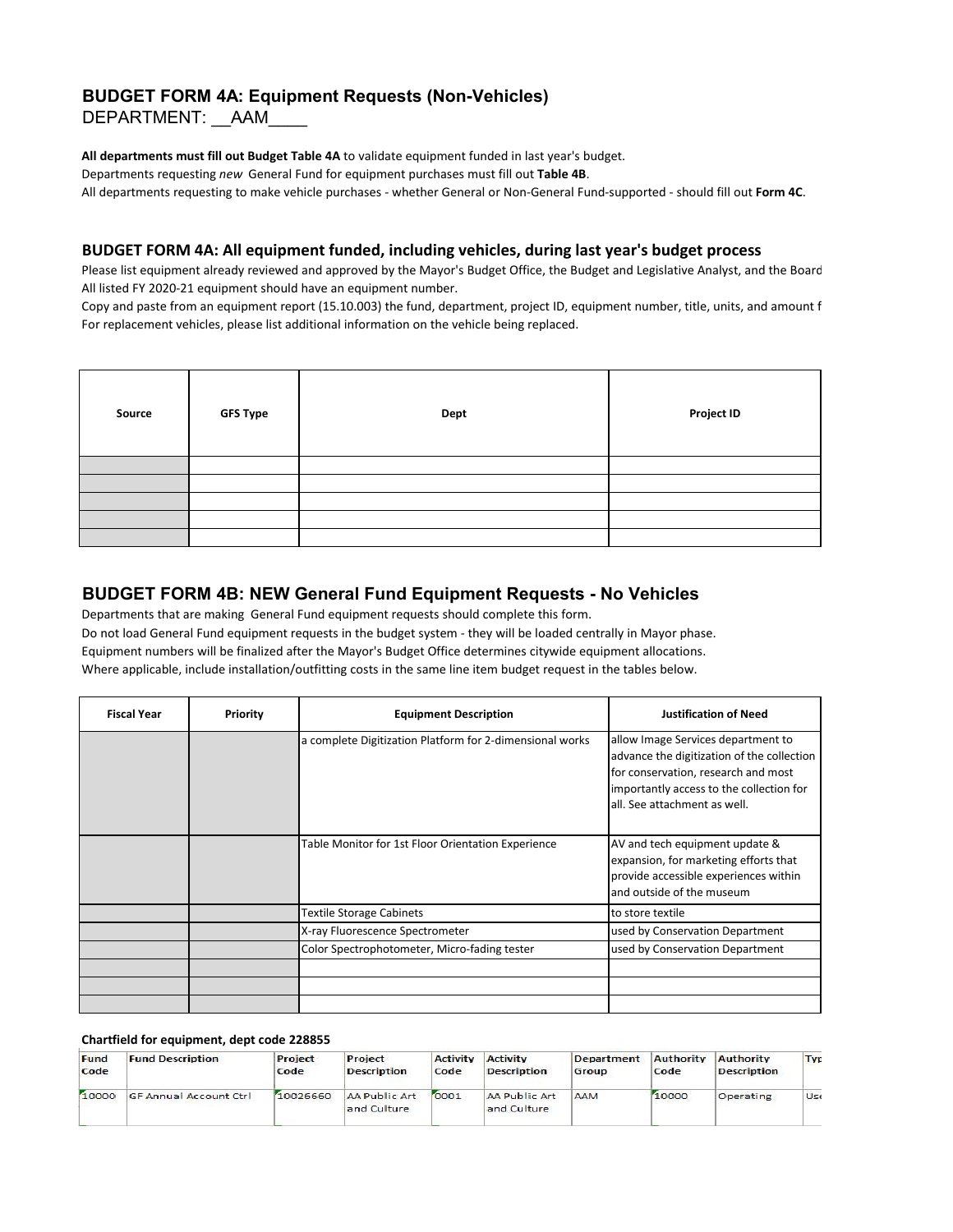I of Supervisors

 $\overline{p}$  or FY 2020-21.

| <b>Project Title</b> | <b>Equipment Number</b> | New / Replace | <b>Equipment Title</b> |
|----------------------|-------------------------|---------------|------------------------|
|                      |                         |               |                        |
|                      |                         |               |                        |
|                      |                         |               |                        |
|                      |                         |               |                        |
|                      |                         |               |                        |

| <b>Project ID</b> | <b>Project Title</b>               | <b>Equipment Number</b> | New / Replace |
|-------------------|------------------------------------|-------------------------|---------------|
|                   | 10026660 AA Public Art and Culture | AA2101                  |               |
|                   |                                    |                         |               |
|                   |                                    |                         |               |
|                   |                                    |                         |               |
|                   | 10026660 AA Public Art and Culture | AA2102                  |               |
|                   |                                    |                         |               |
|                   |                                    |                         |               |
|                   | 10026660 AA Public Art and Culture | AA2103                  |               |
|                   | 10026660 AA Public Art and Culture | AA2104                  |               |
|                   | 10026660 AA Public Art and Culture | AA2105                  |               |
|                   |                                    |                         |               |
|                   |                                    |                         |               |
|                   |                                    |                         |               |

| оe | <b>Account Lyl 2</b><br><b>Name</b> | Account<br>$1w$ 5<br>Code | <b>Account Lyl 5 Description</b> | <b>Account Lvl 3</b><br>Name | Account<br>Code | <b>Account Name</b>              |
|----|-------------------------------------|---------------------------|----------------------------------|------------------------------|-----------------|----------------------------------|
| es | Expenditures                        | 5600                      | Automotive & Other Vehicles      | Capital Outlay               | 560290          | Automotive & Other Vehicles      |
|    |                                     |                           | Equipment Purchase-Budget        |                              | 560000          | <b>Equipment Purchase-Budget</b> |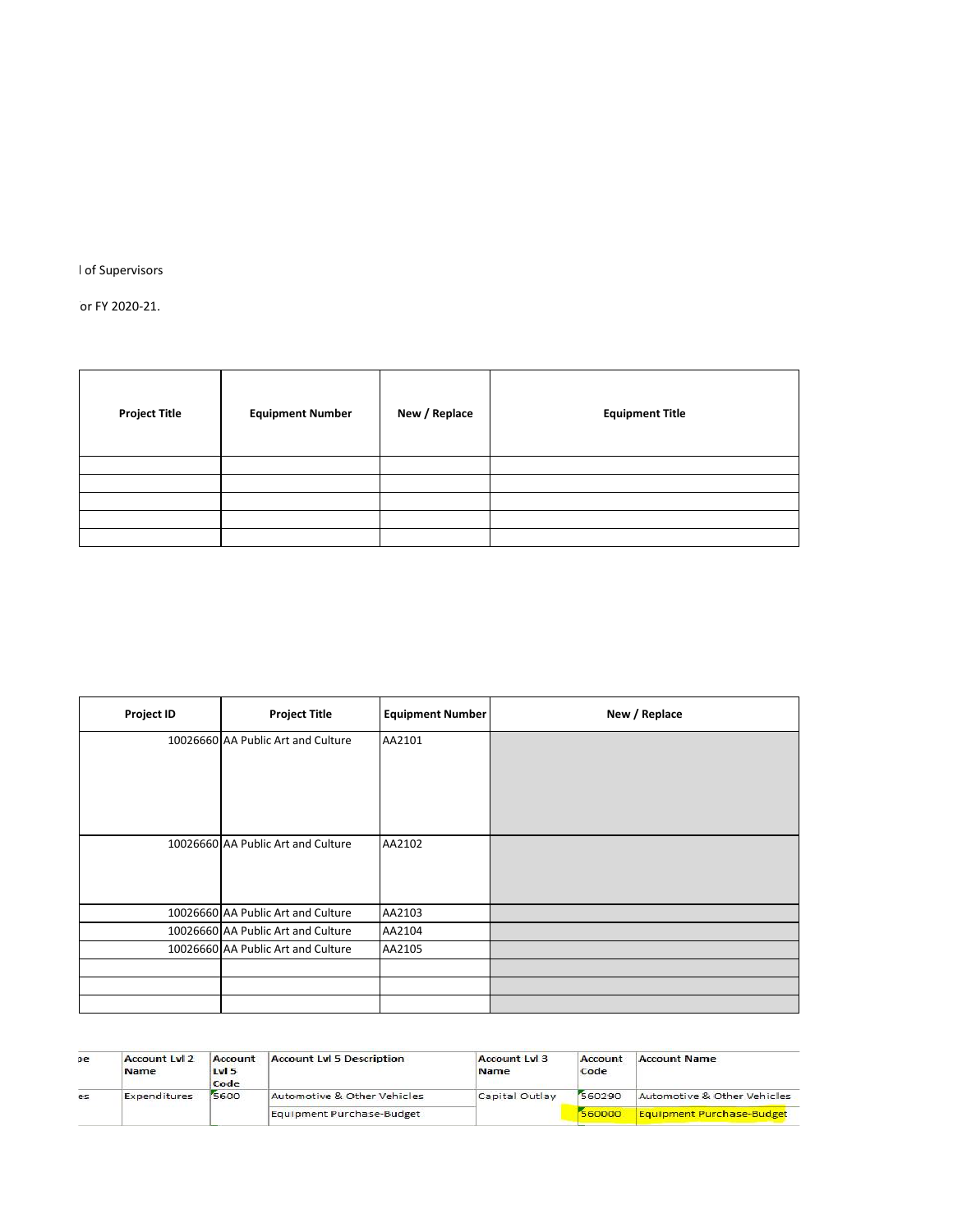| <b>Base Units</b> | <b>Base Amount</b> | <b>Dept Units</b> | <b>Dept Amount</b> | <b>Justification of Need</b> |
|-------------------|--------------------|-------------------|--------------------|------------------------------|
|                   |                    |                   |                    |                              |
|                   |                    |                   |                    |                              |
|                   |                    |                   |                    |                              |
|                   |                    |                   |                    |                              |
|                   |                    |                   |                    |                              |

**Equipment Numbers**: First two characters are two-letter code for department, next two are second half of fiscal year (i.e. 21), last to are sequencing numbers (i.e. 01, 02)

| <b>Number of Units</b> | <b>Cost Per Unit</b> | Total Cost w/ Tax<br>(formula) |
|------------------------|----------------------|--------------------------------|
|                        |                      |                                |
|                        |                      |                                |
|                        |                      |                                |
| 1                      | \$<br>160,000.00     | \$<br>160,000.00               |
|                        |                      |                                |
| $\mathbf{1}$           | \$<br>10,000.00      | \$<br>10,000.00                |
| $\mathbf{1}$           | \$<br>5,000.00       | \$<br>5,000.00                 |
| $\overline{1}$         | \$<br>50,000.00      | \$<br>50,000.00                |
| $\mathbf{1}$           | \$<br>50,000.00      | \$<br>50,000.00                |
|                        |                      | \$                             |
|                        |                      | \$                             |
|                        |                      | \$                             |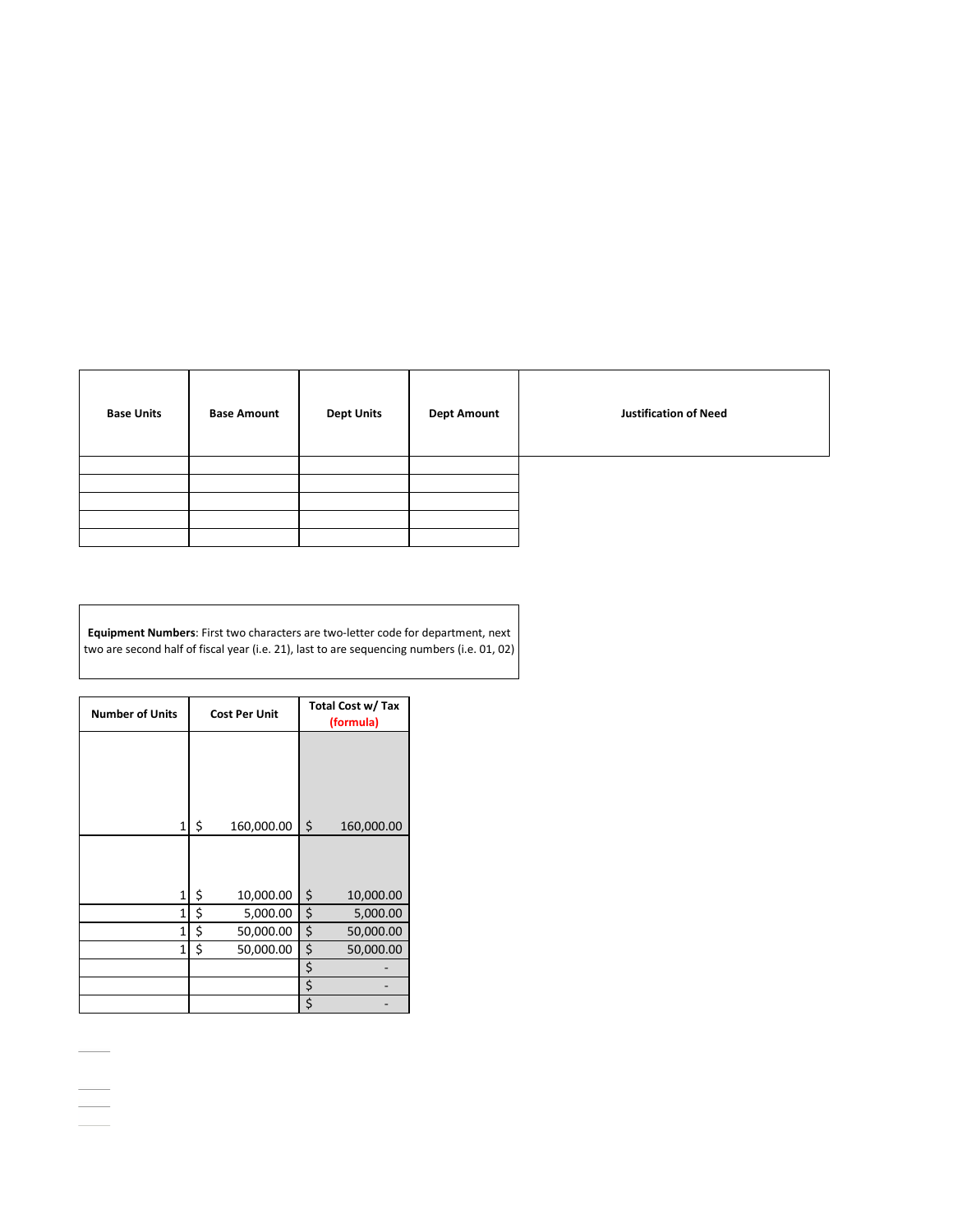| If replacement vehicle, information on vehicle being replaced                               |                                                              |                                                         |                                                             |                                                                      |
|---------------------------------------------------------------------------------------------|--------------------------------------------------------------|---------------------------------------------------------|-------------------------------------------------------------|----------------------------------------------------------------------|
| <b>VEHICLE TO BE</b><br><b>REPLACED - Asset #</b><br>(number decaled on<br>vehicle's doors) | <b>VEHICLE TO BE</b><br><b>REPLACED - License</b><br>Plate # | <b>VEHICLE TO BE</b><br><b>REPLACED - Model</b><br>Year | <b>VEHICLE TO BE</b><br><b>REPLACED - Make</b><br>and Model | <b>VEHICLE TO BE</b><br><b>REPLACED - Current</b><br>Mileage / Hours |
|                                                                                             |                                                              |                                                         |                                                             |                                                                      |
|                                                                                             |                                                              |                                                         |                                                             |                                                                      |
|                                                                                             |                                                              |                                                         |                                                             |                                                                      |
|                                                                                             |                                                              |                                                         |                                                             |                                                                      |
|                                                                                             |                                                              |                                                         |                                                             |                                                                      |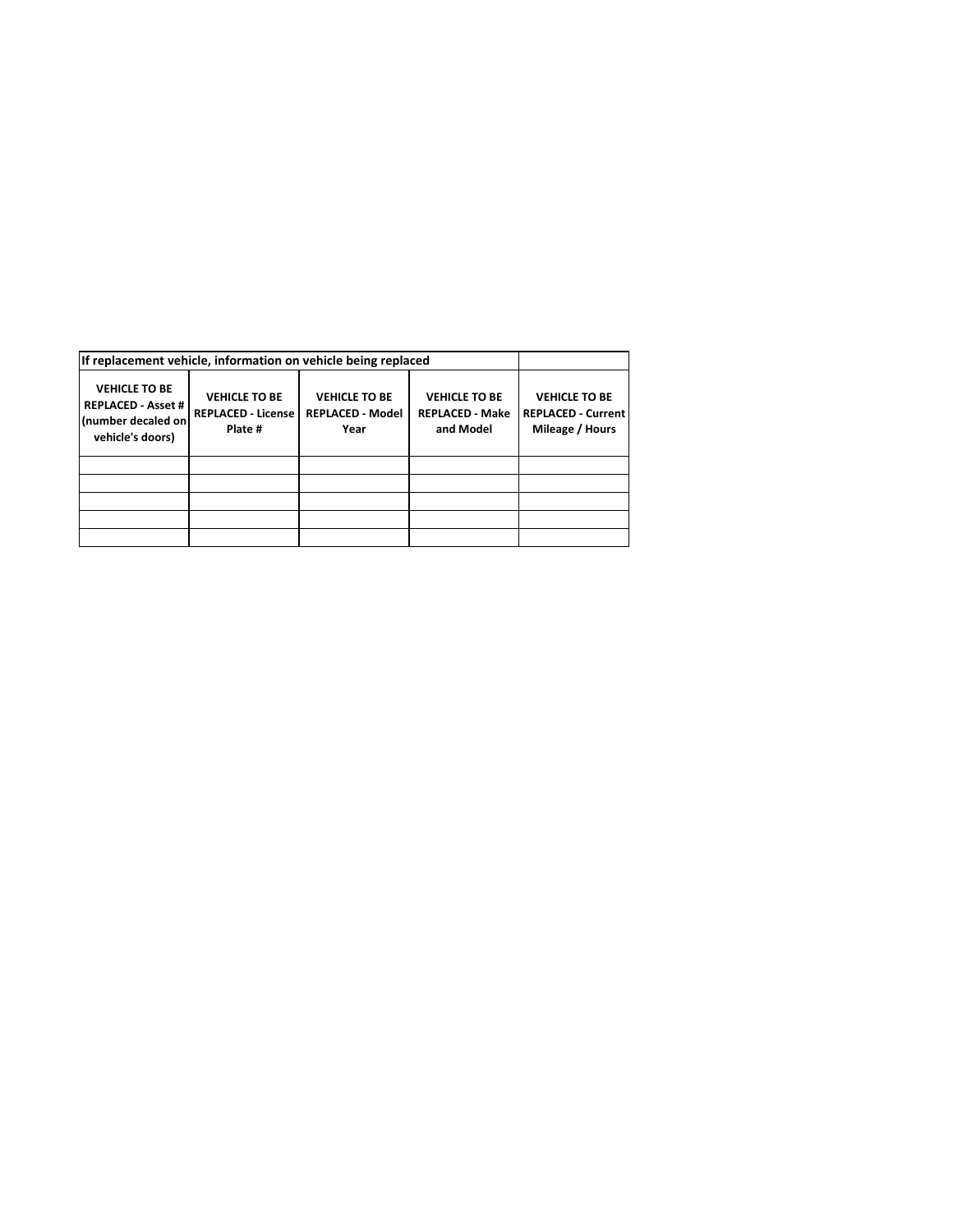#### **Please submit the following request at the given links, and refer to**

**Budget Instructions document for more information.** 

Technology project proposals:<br>Capital budget requests:

# **Technology project proposals:** <https://sfgov1.sharepoint.com/sites/ADM-COIT/Pages/ProjectRequests.aspx>

**COIT-tech project (can enter 5 yr in system)**

|                  | AAM Pro Priority Project Name                             | FY21    | <b>FY22</b> | <b>FY23</b> | <b>FY24</b>             | <b>FY25</b> |       | Chartfield for COIT-tech project, dept code 228855 |                             |                 |                   |                    |             |      |       |                                   |                |                                    |
|------------------|-----------------------------------------------------------|---------|-------------|-------------|-------------------------|-------------|-------|----------------------------------------------------|-----------------------------|-----------------|-------------------|--------------------|-------------|------|-------|-----------------------------------|----------------|------------------------------------|
| Calen Mc         | replace security camera and update the related hardware   | 150,000 | 150,000     | 150,000     | 150,000 150,000         |             | Fund  | <b>Fund Descriptio</b>                             | Project                     | <b>Activity</b> | Activity          | Authority Authorit |             |      |       | Account Account Lyl 5 Description | Account Lyl 3  | Arrount Arrount Name               |
| Jody Hart        | update IT data infastrure to current data speed standards | 250,000 | 250,000     |             |                         |             |       |                                                    |                             | Code            | Descript!         |                    | Description | Name | Lyl 5 |                                   |                |                                    |
| Jody Hart        | replace Wifi mesh network                                 |         | 170,000     |             |                         |             | toopo | GF Annual Account Ctrl                             | 10026660 AA Public Art 0001 |                 | AA Public Art AAM | 10000              | Operating   |      |       | utomotive & Other Vehicles        | Capital Outlay | 560290 Automotive & Other Vehicles |
| <b>Jody Hart</b> | <b>DAMS</b>                                               | 100,000 |             |             |                         |             |       |                                                    | and Culture                 |                 | and Culture       |                    |             |      |       | Equipment Purchase-Budget         |                |                                    |
|                  |                                                           | 500,000 | 570.000     |             | 150,000 150,000 150,000 |             |       |                                                    |                             |                 |                   |                    |             |      |       |                                   |                |                                    |

|  |  |  |  |  |  | city capital budget (can only enter 2 yr in system) |  |
|--|--|--|--|--|--|-----------------------------------------------------|--|
|  |  |  |  |  |  |                                                     |  |

|            | <b>AAM Pro Priority</b> | <b>Project Name</b>                                                                             | FY21      | <b>FY22</b> |                                        |                    | Chartfields for city capital budget |
|------------|-------------------------|-------------------------------------------------------------------------------------------------|-----------|-------------|----------------------------------------|--------------------|-------------------------------------|
| Erik Cline |                         | AAM - Facilities Maintenance (attached CMSC contract)--budgeted at \$630K/vear in FY21          | 375,000   | 450,000     |                                        |                    | Fund code = Department Code =       |
| Ko Ko Zin  |                         | AAM Fire and Safety (fire device detection system: phase 2) (attached phase out supporting doc) | 200,000   | -           |                                        | $\Xi$ 10010        | $= 228855$                          |
| Ko Ko Zin  |                         | AAM HVAC control system upgrade (phase 2: attach picture)                                       | 300,000   | ۰           |                                        |                    |                                     |
| Calen Mc   |                         | AAM alarm and access control upgrade (attached supporting doc)                                  | 150,000   | 150,000     |                                        |                    |                                     |
| Ko Ko Zin  |                         | AAM assess, repair/replace fire sprinklers pipes (P.30 photo)                                   | 175,000   | 175,000     |                                        |                    |                                     |
| Erik Cline |                         | AAM Building Exterior Repair and special cleaning (attached pictures)                           | 100,000   | 100,000     | request every year from now on.        |                    |                                     |
| Jody Hart  |                         | AAM battery backup system upgrade (end of life) (attached phase out supporting doc)             | 100,000   | 100,000     |                                        |                    |                                     |
| Ko Ko Zin  |                         | AAM HVAC air duct repair and replacement                                                        |           | 75,000      |                                        | <b>Grand Total</b> |                                     |
| Francoise  |                         | AAM rearrange inventory storage office (health and safety)                                      | 50,000    | -           |                                        |                    |                                     |
| Erik Cline |                         | AAM Carpet Replacement (attached pictures)                                                      | 250,000   |             |                                        |                    |                                     |
| Erik Cline |                         | AAM window cleaning                                                                             | 25.000    |             | 25,000 request every year from now on. |                    |                                     |
| Erik Cline |                         | AAM interior stone floor cleaning and sealing                                                   |           | 150,000     |                                        |                    |                                     |
| Erik Cline |                         | AAM Sidewalk Repair                                                                             | 50,000    | 50,000      |                                        |                    |                                     |
|            |                         |                                                                                                 | 1.775.000 | 1.275.000   |                                        |                    |                                     |

|                    | Fund code * Department Code * Authority Code * Project Code * Activity Code * Account * Sum of FY21 |        |                               |             |        |              | Sum of FY22  |
|--------------------|-----------------------------------------------------------------------------------------------------|--------|-------------------------------|-------------|--------|--------------|--------------|
| $\equiv$ 10010     | <b>E228855</b>                                                                                      | 010325 | ■10030854 80001               |             | 584030 | 575,000.00   | 425,000.00   |
|                    |                                                                                                     |        |                               | 0002        | 584030 | 200,000.00   |              |
|                    |                                                                                                     |        | $0.10034665$ 00001            |             | 584030 | 175,000.00   | 175,000.00   |
|                    |                                                                                                     |        | $10034667$ $0001$             |             | 584030 | 50,000.00    | 50,000.00    |
|                    |                                                                                                     |        | 10034669                      | <b>COOT</b> | 584030 |              | 75,000.00    |
|                    |                                                                                                     |        | $0.10034670$ $0.0001$         |             | 584030 | 300,000,00   |              |
|                    |                                                                                                     | 015741 | €10016504 €0004               |             | 500010 | 375,000.00   | 450,000.00   |
|                    |                                                                                                     | 010324 | $\equiv 10030853 \equiv 0001$ |             | 584030 | 100.000.00   | 100,000.00   |
| <b>Grand Total</b> |                                                                                                     |        |                               |             |        | 1.775.000.00 | 1.275.000.00 |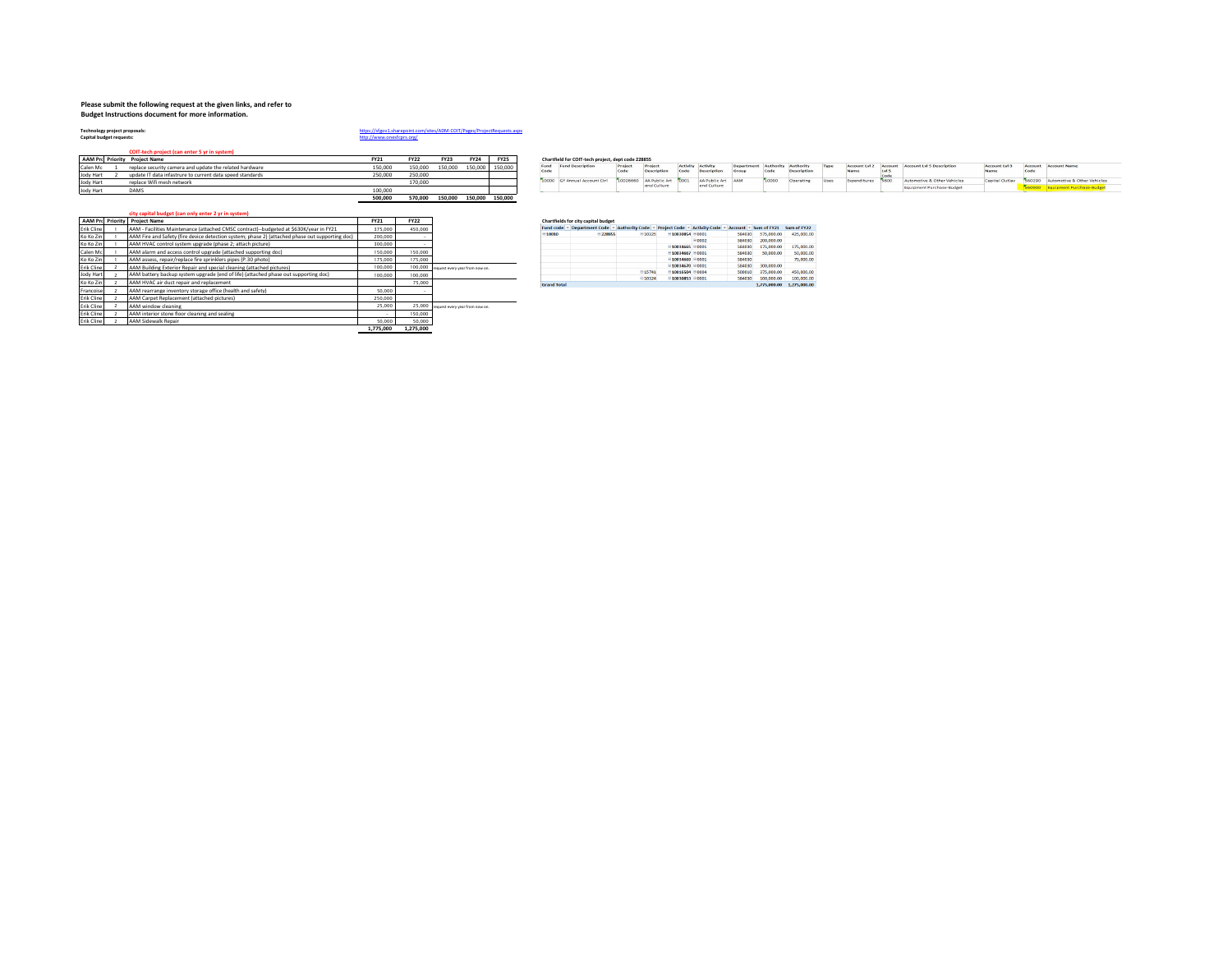| Select a Report | Budget Year | <b>Snapshot</b> | <b>Department</b> |                 |           |            |                |      |
|-----------------|-------------|-----------------|-------------------|-----------------|-----------|------------|----------------|------|
| 15.40.002 GFS   | 2021        | Current         | AAM               |                 |           |            |                |      |
| Target & Non-   |             |                 |                   |                 |           |            |                |      |
| GFS Balance -   |             |                 |                   |                 |           |            |                |      |
| Dept Summary    |             |                 |                   |                 |           |            |                |      |
| <b>CY</b>       | 2020        | <b>Phase CY</b> | 2019-2020         | <b>Phase BY</b> | 2020-2021 | Phase BY+1 | 2021-2022 BY+1 | 2022 |

### **15.40.001 GFS Target & Non**

**GFS Balance**

Time run: 2/21/2020

9:46:57 AM

# **Department: AA (General Fund Supported)**

|                    |                               | BY General Fund Supported |                    | BY+1 General Fund Supported |            |                    |              |
|--------------------|-------------------------------|---------------------------|--------------------|-----------------------------|------------|--------------------|--------------|
| Account Lvl 2 Code | Category                      | <b>BY Base</b>            | BY DEPT +          | BY MYR                      | BY+1 Base  | BY+1 DEPT +        | BY+1 MYR     |
|                    |                               |                           | <b>MYR Changes</b> | Proposed Amt                |            | <b>MYR Changes</b> | Proposed Amt |
| <b>EXPENDITURE</b> | Capital Outlay                | 375.000                   | 1,300,000          | 1,675,000                   |            | 825.000            | 825,000      |
|                    | <b>Facilities Maintenance</b> | 271,513                   | 103,487            | 375,000                     |            | 450,000            | 450,000      |
|                    | Mandatory Fringe Benefits     | 2,304,729                 | 39.741             | 2,344,470                   | 2,333,358  | 39,741             | 2,373,099    |
|                    | Non-Personnel Services        | 1,850,353                 | (268, 468)         | 1,581,885                   | 1,850,353  | (633,936)          | 1,216,417    |
|                    | Salaries                      | 5,142,150                 | 501,773            | 5,643,923                   | 5,311,679  | 501,773            | 5,813,452    |
|                    | Services Of Other Depts       | 1.204.509                 | 500.180            | 1.704.689                   | 1.204.509  | 570.555            | 1,775,064    |
|                    |                               | 11,148,254                | 2,176,713          | 13,324,967                  | 10,699,899 | 1,753,133          | 12,453,032   |

|             | Category             | <b>BY Base Amt</b> | <b>BY MYR</b><br>IBY DEPT + |                      | BY+1 Base  | $BY+1$ DEPT +      | BY+1 MYR            |
|-------------|----------------------|--------------------|-----------------------------|----------------------|------------|--------------------|---------------------|
|             |                      |                    | <b>MYR Changes</b>          | Proposed Amt         |            | <b>MYR Changes</b> | <b>Proposed Amt</b> |
| <b>IGFS</b> | General Fund Support | 11,148,254         |                             | 2.176.713 13.324.967 | 10,699,899 | ,753,133           | 12,453,032          |

# **General Fund Support - BY Target vs Mayor Proposed General Fund Support - BY+ 1 Target vs Mayor Proposed**

| Department       | Baseline Target | IBY MYR               | Amt Over       |                         | BY+1 Department BY+1 Baseline Target BY+1 MYR |                             | $BY+1$ Amt |
|------------------|-----------------|-----------------------|----------------|-------------------------|-----------------------------------------------|-----------------------------|------------|
| Reduction Target |                 | Proposed GFS          | (Under) Target | <b>Reduction Target</b> |                                               | Proposed GFS   Over (Under) |            |
|                  |                 |                       |                |                         |                                               |                             | Target     |
| (365, 468)       |                 | 10,782,786 13,324,967 | 2,542,181      | (730, 935)              | 9,968,964                                     | 12,453,032                  | 2,484,068  |

| BY+1 Department         | BY+1 Baseline Target | BY+1 MYR                    | $BY+1$ Amt |
|-------------------------|----------------------|-----------------------------|------------|
| <b>Reduction Target</b> |                      | Proposed GFS   Over (Under) |            |
|                         |                      |                             | Target     |
| (730, 935)              | 9.968.964            | 12.453.032                  | 2,484,068  |
|                         |                      |                             |            |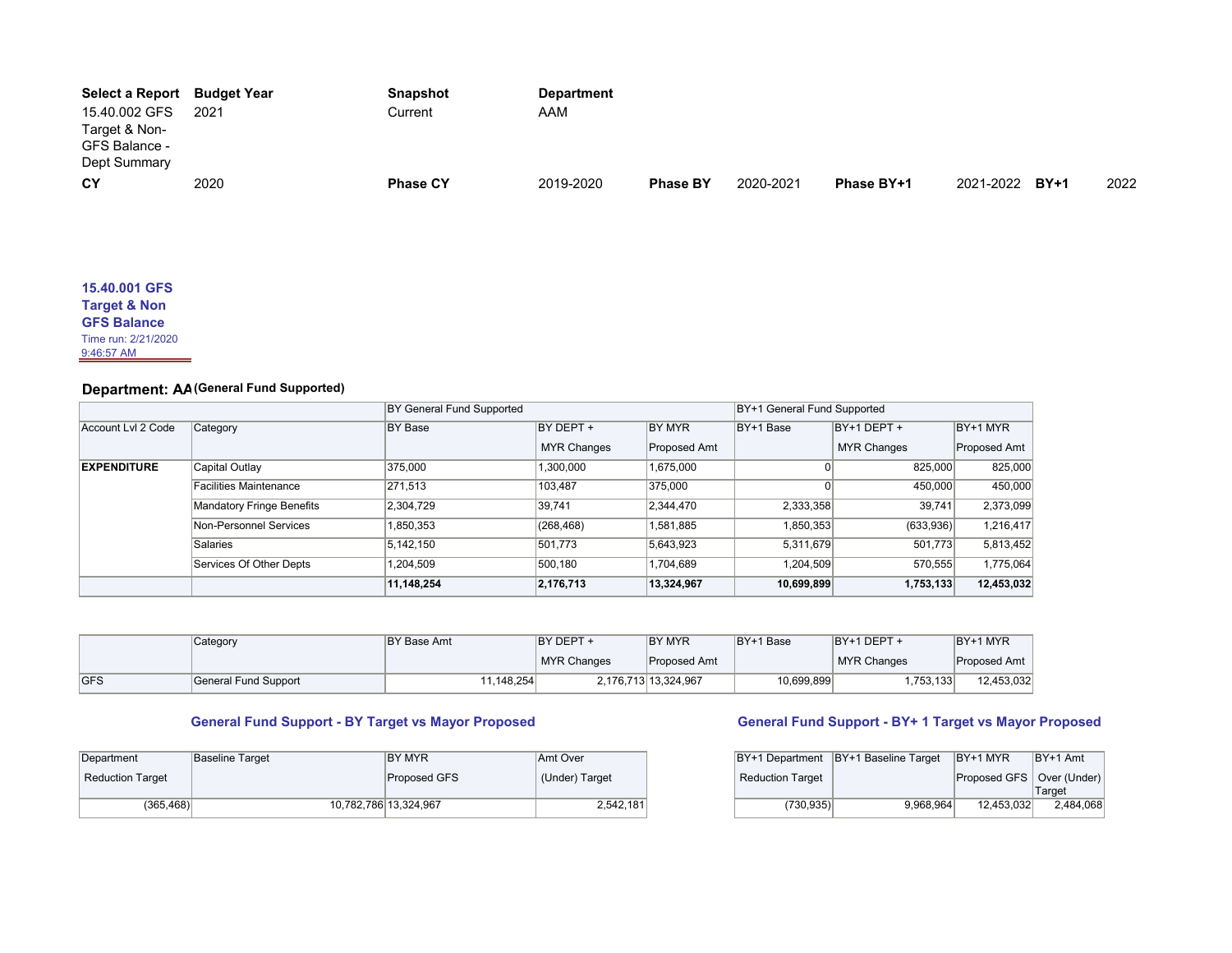| <b>Non-General Fund</b><br>Support - Revenue<br><b>Balance</b> | <b>Non-General Fund</b><br>Support - BY +1 Revenue<br><b>Balance</b> |
|----------------------------------------------------------------|----------------------------------------------------------------------|
| Revenue Total:<br>729,350                                      | Revenue Total:<br>695,000                                            |
| Expenditure Total:<br>730,132                                  | Expenditure Total :<br>742.932                                       |
| Revenue<br>Surplus(Deficit)<br>(782)                           | Revenue Surplus (Deficit)<br>(47, 932)                               |
| 15.40.002 Target                                               |                                                                      |
| & Non GFS                                                      |                                                                      |
| <b>Balance - Dept</b>                                          |                                                                      |
| <b>Summary</b>                                                 |                                                                      |

Time run: 2/21/2020 9:46:48 AM

Revenue **Expenditure** Revenue Revenue Revenue Expenditure Revenue Total Total Surplus(Deficit) Total Total Surplus Surplus<br>  $(Deficit)$ <br>  $(47,932)$ AAM AAM Asian Art Museum 729,350 730,132 (782) 695,000 742,932 Department BY Non General Fund Supported BY-1 Non General Fund Supported BY+1 Non General Fund Supported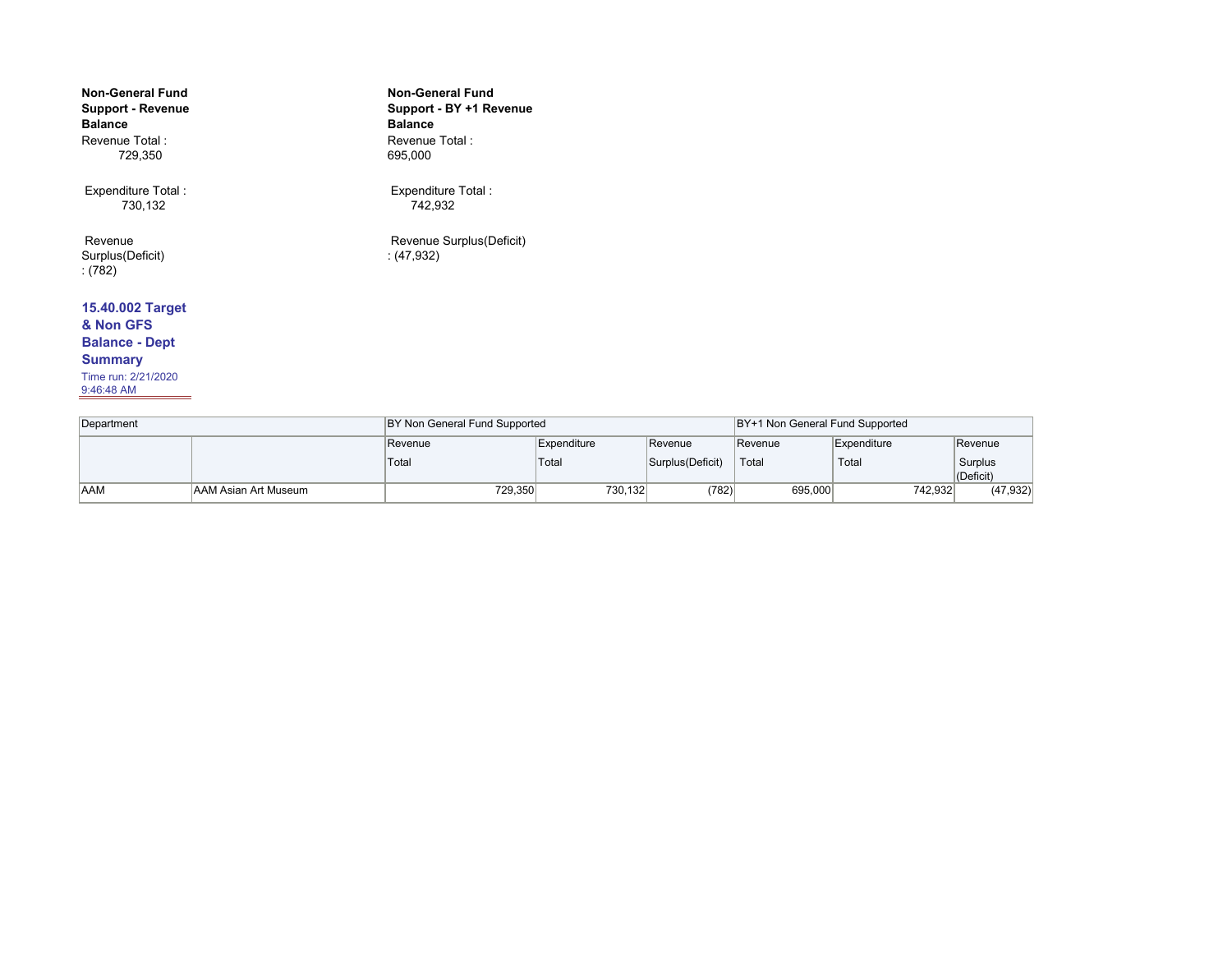| <b>Select a Report</b> | <b>Budget Year</b> | Snapshot        | <b>Department</b> |                           |            |           |        |      |
|------------------------|--------------------|-----------------|-------------------|---------------------------|------------|-----------|--------|------|
| 15.40.001 GFS          | 2021               | Current         | AAM               |                           |            |           |        |      |
| Target & Non GFS       |                    |                 |                   |                           |            |           |        |      |
| Balance - Dept         |                    |                 |                   |                           |            |           |        |      |
| Detail                 |                    |                 |                   |                           |            |           |        |      |
| CY                     | 2020               | <b>Phase CY</b> | 2019-2020         | <b>Phase BY 2020-2021</b> | Phase BY+1 | 2021-2022 | $BY+1$ | 2022 |

| 15.40.001 GFS               |
|-----------------------------|
| <b>Target &amp; Non GFS</b> |
| <b>Balance</b>              |
| Time run: 2/21/2020         |
| $9:40:36$ AM                |

# **Department: AAM (General Fund Supported)**

|                    |                           | BY General Fund Supported | BY+1 General Fund Supported |              |            |                    |              |
|--------------------|---------------------------|---------------------------|-----------------------------|--------------|------------|--------------------|--------------|
| Account LvI 2 Code | Category                  | <b>BY Base</b>            | BY DEPT +                   | BY MYR       | BY+1 Base  | $BY+1$ DEPT +      | BY+1 MYR     |
|                    |                           |                           | <b>MYR Changes</b>          | Proposed Amt |            | <b>MYR Changes</b> | Proposed Amt |
| <b>EXPENDITURE</b> | Capital Outlay            | 375,000                   | 1,300,000                   | 1,675,000    |            | 825,000            | 825,000      |
|                    | Facilities Maintenance    | 271,513                   | 103,487                     | 375,000      |            | 450,000            | 450,000      |
|                    | Mandatory Fringe Benefits | 2,304,729                 | 39.741                      | 2,344,470    | 2,333,358  | 39.741             | 2,373,099    |
|                    | Non-Personnel Services    | 1,850,353                 | (268, 468)                  | 1,581,885    | 1,850,353  | (633,936)          | 1,216,417    |
|                    | Salaries                  | 5.142.150                 | 501,773                     | 5,643,923    | 5,311,679  | 501.773            | 5,813,452    |
|                    | Services Of Other Depts   | 1,204,509                 | 500,180                     | 1,704,689    | 1,204,509  | 570,555            | 1,775,064    |
|                    |                           | 11,148,254                | 2,176,713                   | 13,324,967   | 10,699,899 | 1,753,133          | 12,453,032   |

|            | Category             | BY Base Amt | BY DEPT +   | <b>BY MYR</b>        | BY+1 Base  | BY+1 DEPT +        | BY+1 MYR     |            |
|------------|----------------------|-------------|-------------|----------------------|------------|--------------------|--------------|------------|
|            |                      |             | MYR Changes | Proposed Amt         |            | <b>MYR Changes</b> | Proposed Amt |            |
| <b>GFS</b> | General Fund Support | 11,148,254  |             | 2,176,713 13,324,967 | 10,699,899 | .753.133           |              | 12,453,032 |

| Department       | <b>Baseline Target</b> | BY MYR                | Amt Over       | BY+1 Department         | $ BY+1$ Baseline Target $ BY+1$ MYR |              | $BY+1$ Amt  |
|------------------|------------------------|-----------------------|----------------|-------------------------|-------------------------------------|--------------|-------------|
| Reduction Target |                        | Proposed GFS          | (Under) Target | <b>Reduction Target</b> |                                     | Proposed GFS | Over        |
|                  |                        |                       |                |                         |                                     |              | $ $ (Under) |
|                  |                        |                       |                |                         |                                     |              | Target      |
| (365, 468)       |                        | 10,782,786 13,324,967 | 2,542,181      | (730.935)               | 9.968.964                           | 12.453.032   | 2.484.0     |

## **General Fund Support - BY Target vs Mayor Proposed General Fund Support - BY+ 1 Target vs Mayor Proposed**

| BY+1 Department         | BY+1 Baseline Target | BY+1 MYR     | BY+1 Amt                  |
|-------------------------|----------------------|--------------|---------------------------|
| <b>Reduction Target</b> |                      | Proposed GFS | Over<br>(Under)<br>Target |
| (730, 935)              | 9.968.964            | 12.453.032   | 2,484,068                 |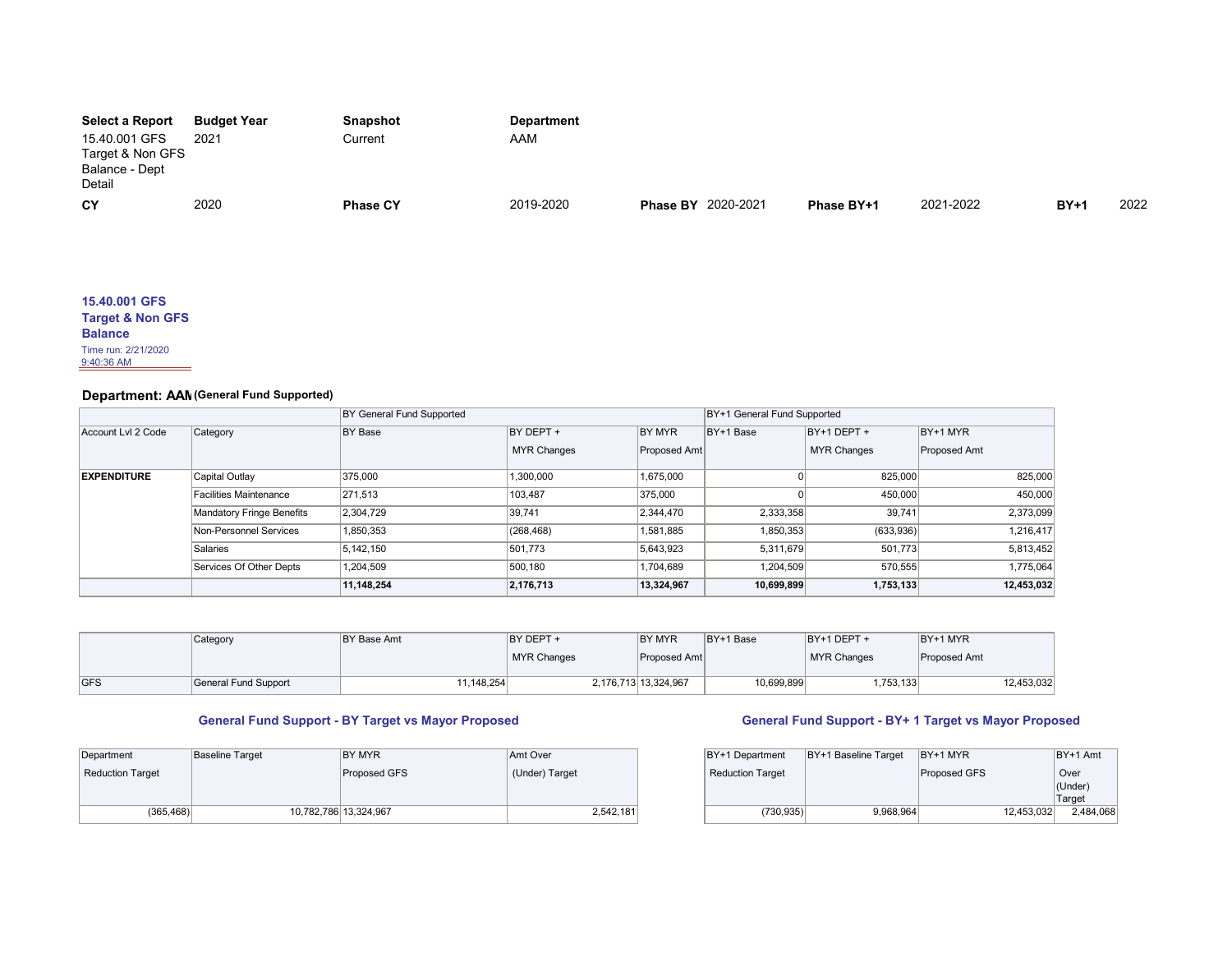### **Department: AAM (Non GFS Balance)**

|                    |                             | BY General Fund Supported | BY+1 General Fund Supported     |                               |           |                                   |                          |
|--------------------|-----------------------------|---------------------------|---------------------------------|-------------------------------|-----------|-----------------------------------|--------------------------|
| Account Lvl 2 Code | Category                    | BY Base                   | BY DEPT +<br><b>MYR Changes</b> | <b>BY MYR</b><br>Proposed Amt | BY+1 Base | BY+1 DEPT +<br><b>MYR Changes</b> | BY+1 MYR<br>Proposed Amt |
| <b>EXPENDITURE</b> | Mandatory Fringe Benefits   | 170,998                   |                                 | 170,998                       | 175,516   |                                   | 175,516                  |
|                    | Non-Personnel Services      | 263,643                   |                                 | 263,643                       | 263,643   |                                   | 263,643                  |
|                    | Overhead and Allocations    | 37,813                    |                                 | 37,813                        | 37,813    | n                                 | 37,813                   |
|                    | Salaries                    | 257,678                   |                                 | 257,678                       | 265,960   | n                                 | 265,960                  |
|                    |                             | 730,132                   |                                 | 730,132                       | 742,932   |                                   | 742,932                  |
| <b>REVENUE</b>     | Charges for Services        | 695,000                   |                                 | 695,000                       | 695,000   | 0                                 | 695,000                  |
|                    | Unappropriated Fund Balance | 34,350                    |                                 | 34,350                        |           | Ω                                 | $\Omega$                 |
|                    |                             | 729,350                   |                                 | 729,350                       | 695,000   | o                                 | 695,000                  |

#### **Non-General Fund Support - Revenue Balance**  Revenue Total :

729,350

 Expenditure Total : 730,132

 Revenue Surplus(Deficit) : (782)

**Non-General Fund Support - BY +1 Revenue Balance** 

Revenue Total : 695,000

 Expenditure Total : 742,932

 Revenue Surplus(Deficit) : (47,932)